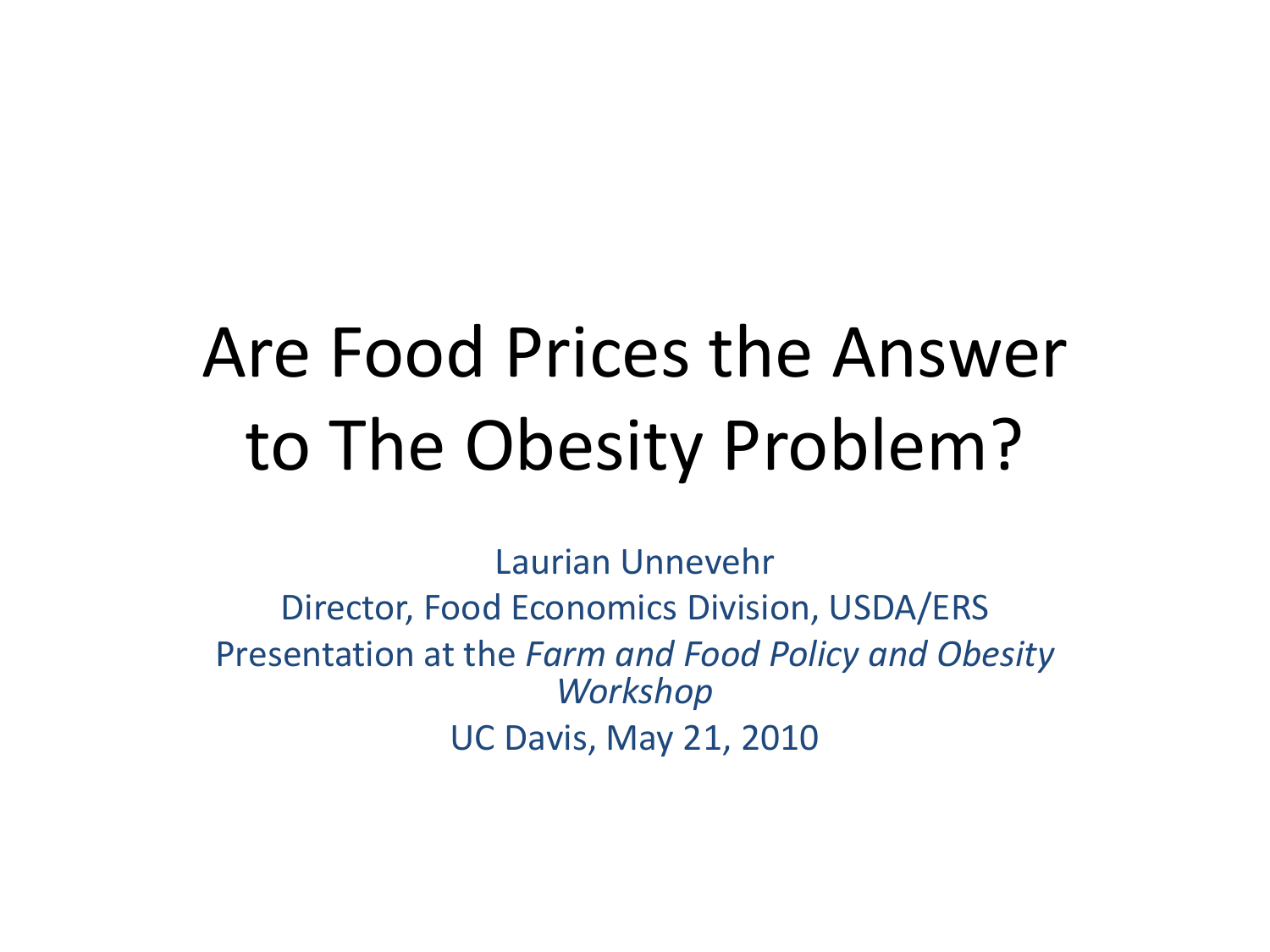# Overview

- Obesity causes
- Six economic variables:
	- How they influence food choice
	- Policy initiatives
- Highlight ERS research and data development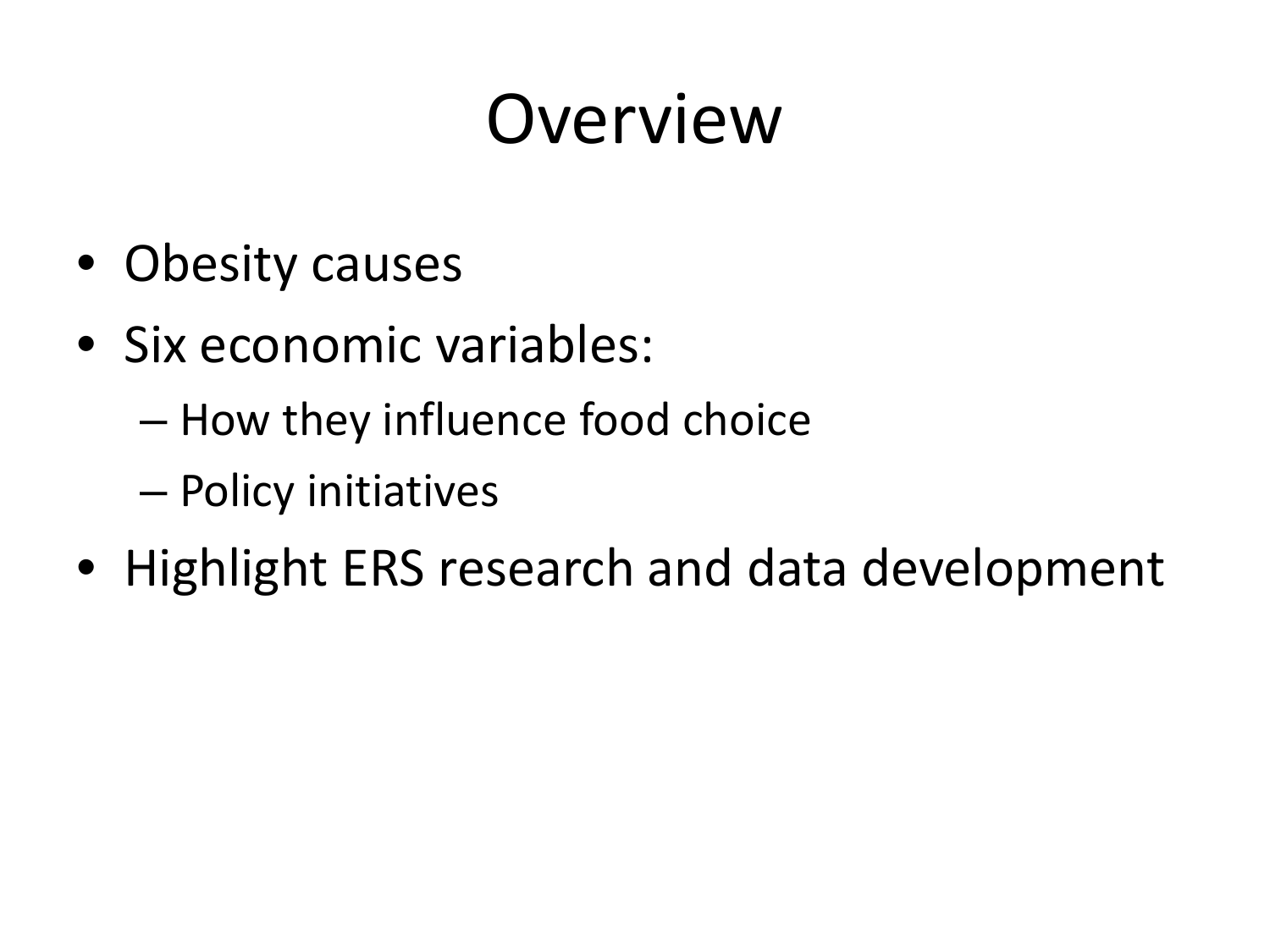# Obesity by County, 2007



Source: CDC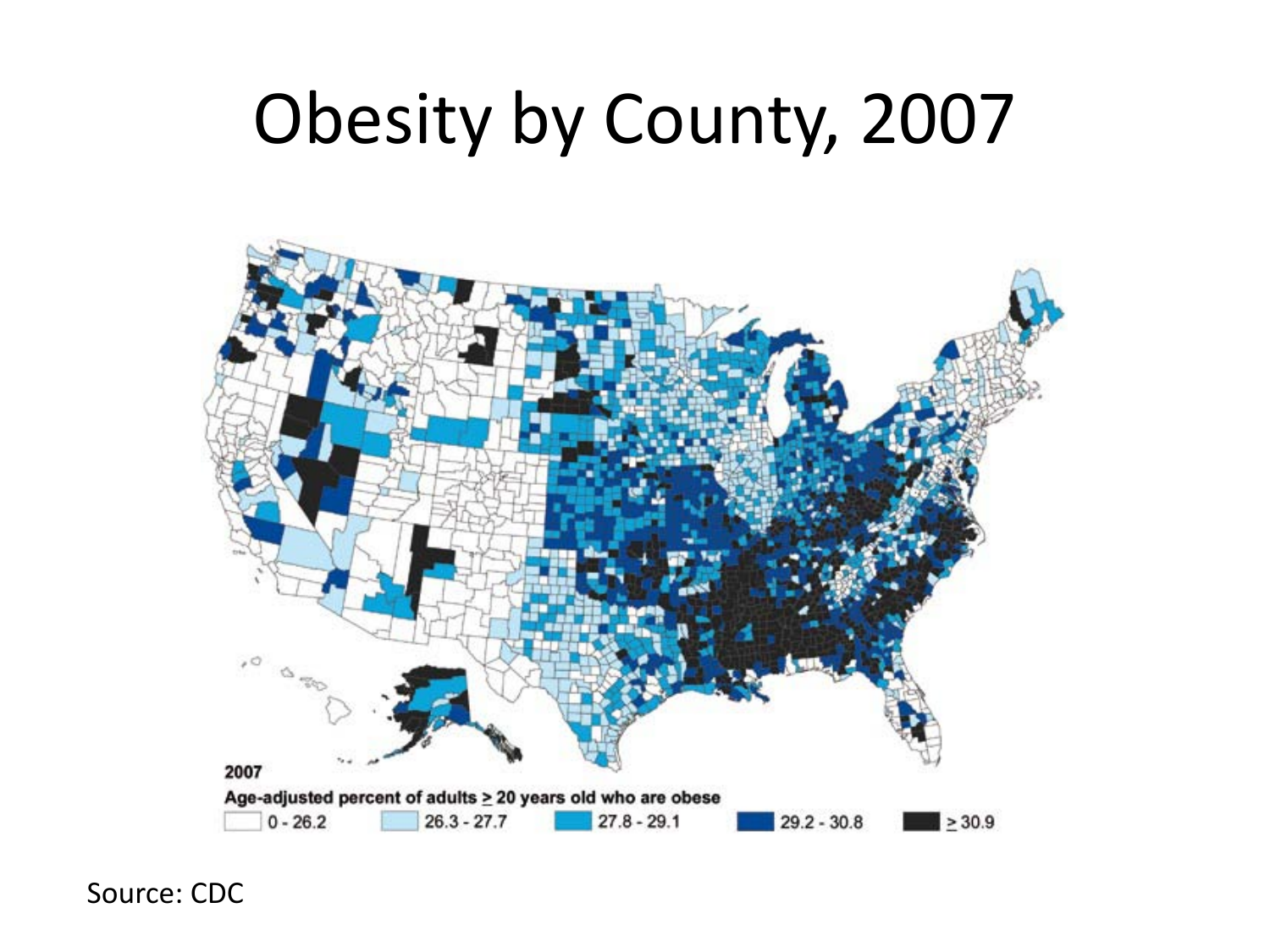# Why are We Getting Fatter? Official Reasons from the Surgeon General

- Overweight and obesity result from an energy imbalance. Eating too many calories and not getting enough physical activity.
- Body weight is the result of genes, metabolism, behavior, environment, culture, and socioeconomic status
- Behavior and environment play a large role causing people to be overweight and obese.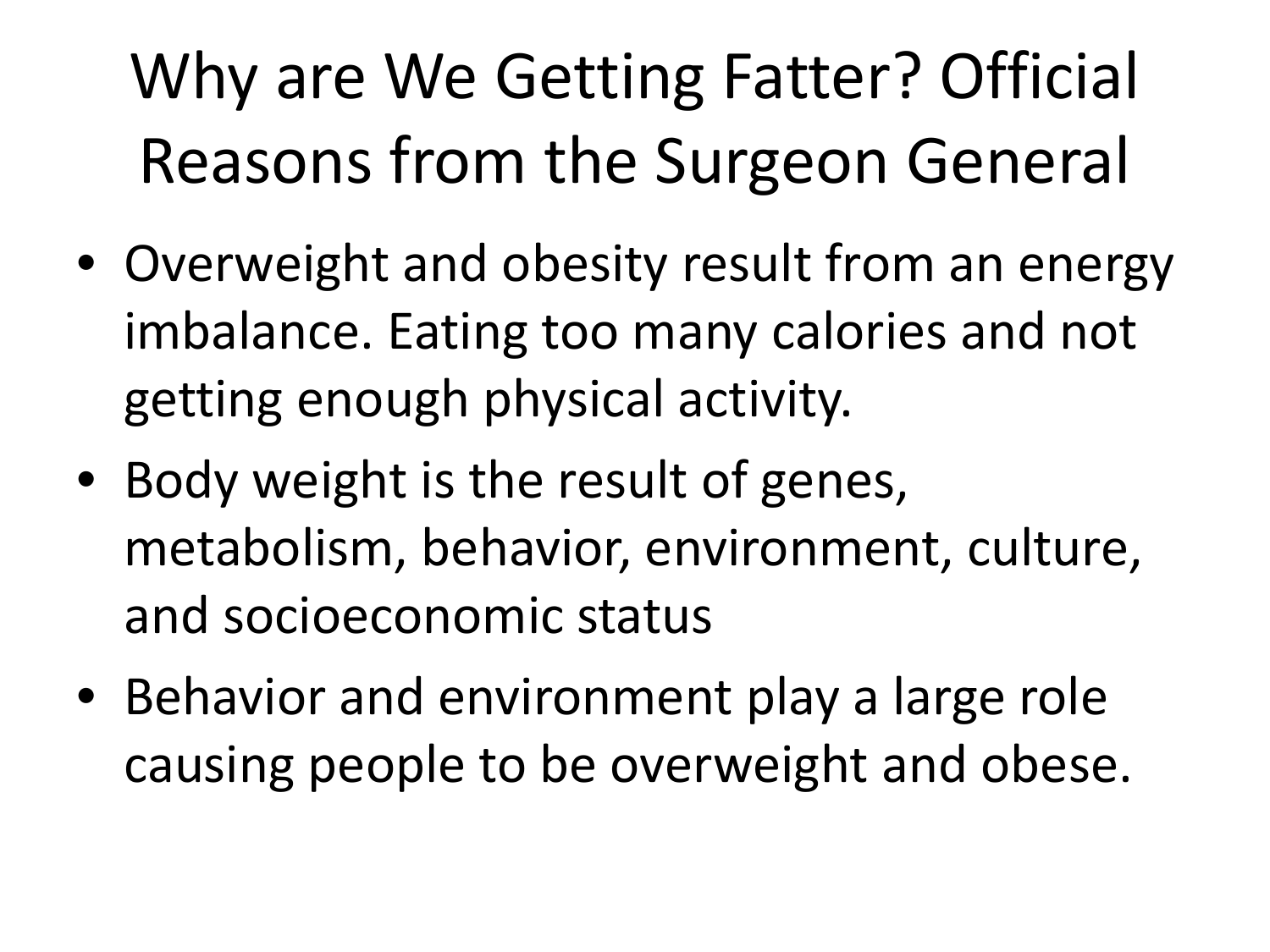#### Calorie Intake Increasing



U.S. per capita loss-adjusted food availability: Total Calories: All (Daily calories)

**Total Calories per capita per day increased from 2,157 to 2,700 from 1979 to 2008. Source: USDA/ERS**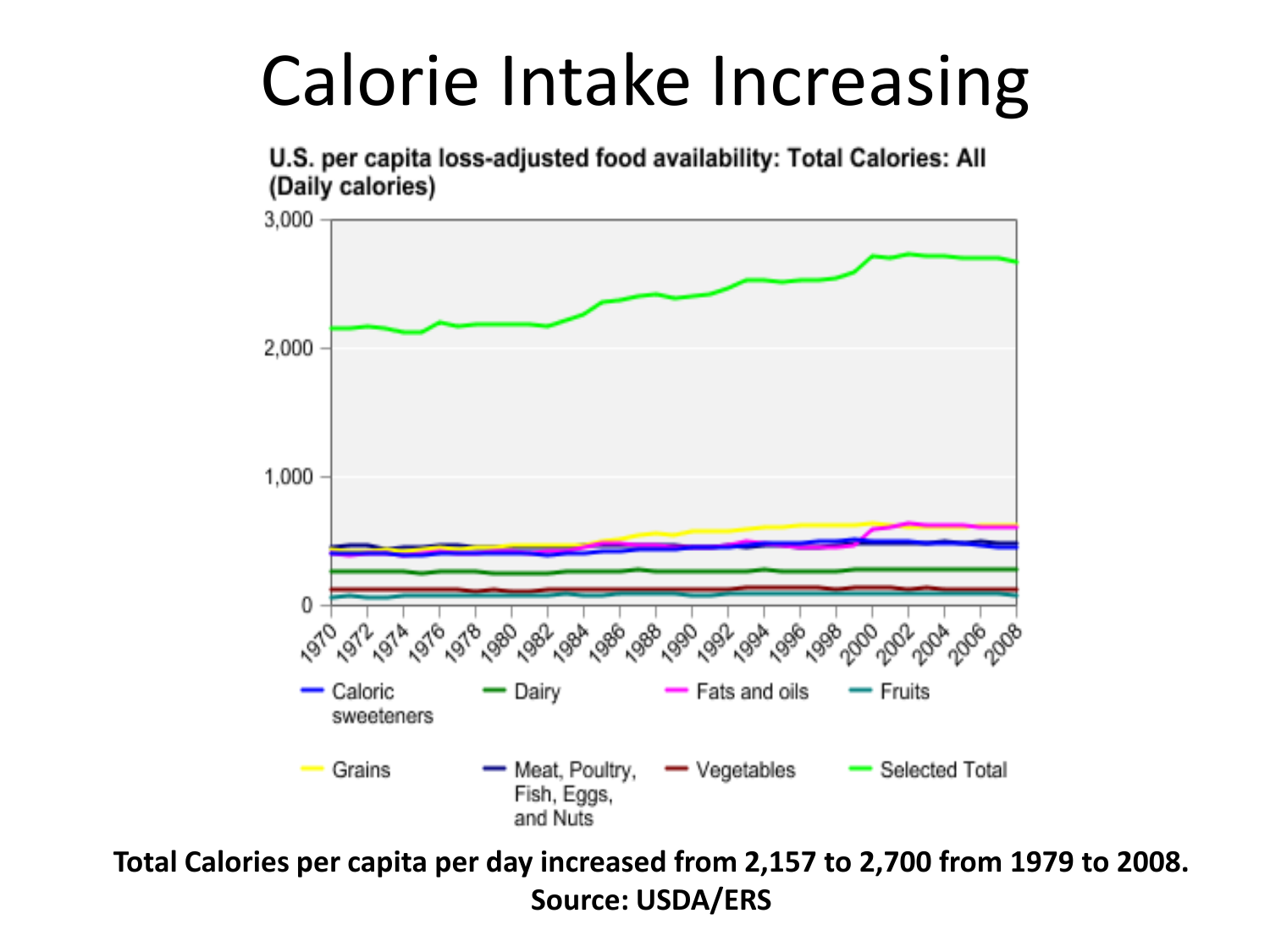# Diet Quality

American diets are out of balance with dietary recommendations



Note: Food availability data serve as proxies for food consumption. 12006 data based on a 2,000-calorie diet. Source: USDA, ERS.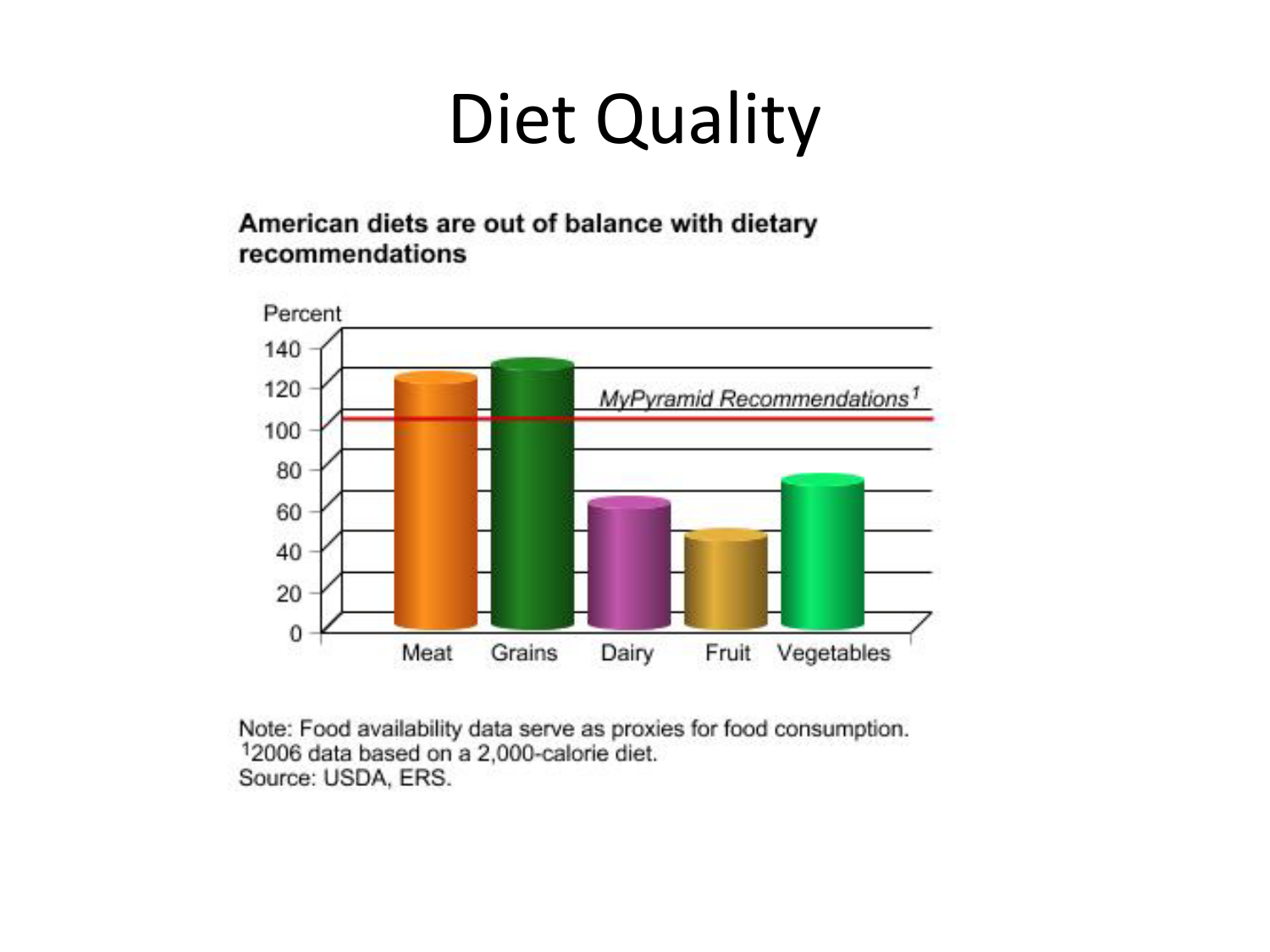#### We eat too much added sugar and fat

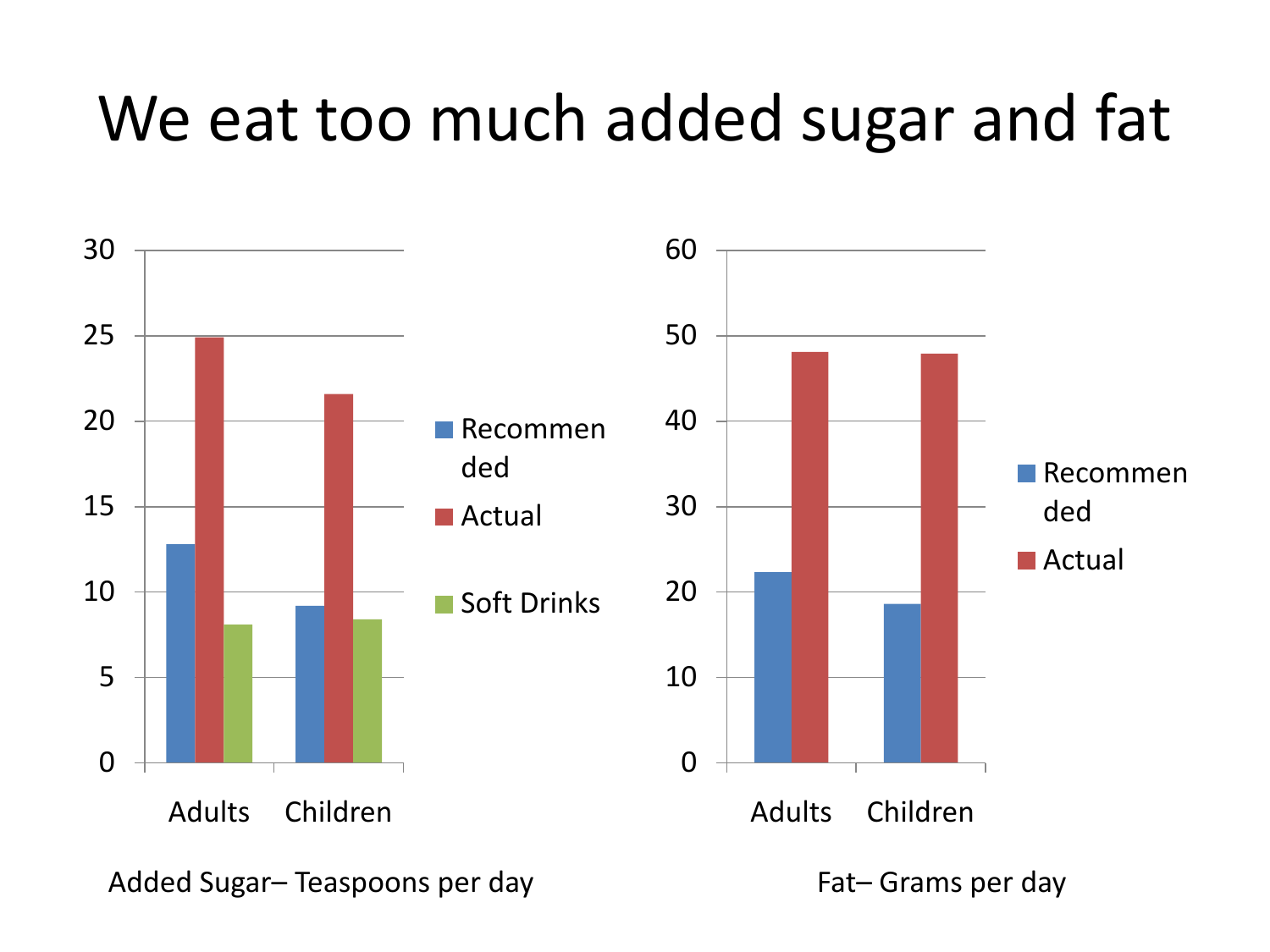In 2007, overweight and obese people spent more time watching television and less time in exercising and sports than others (average minutes per day)



Note: Data for individuals, age 20 and older.

Source: Bureau of Labor Statistics American Time Use Survey and ERS Eating and Health Module.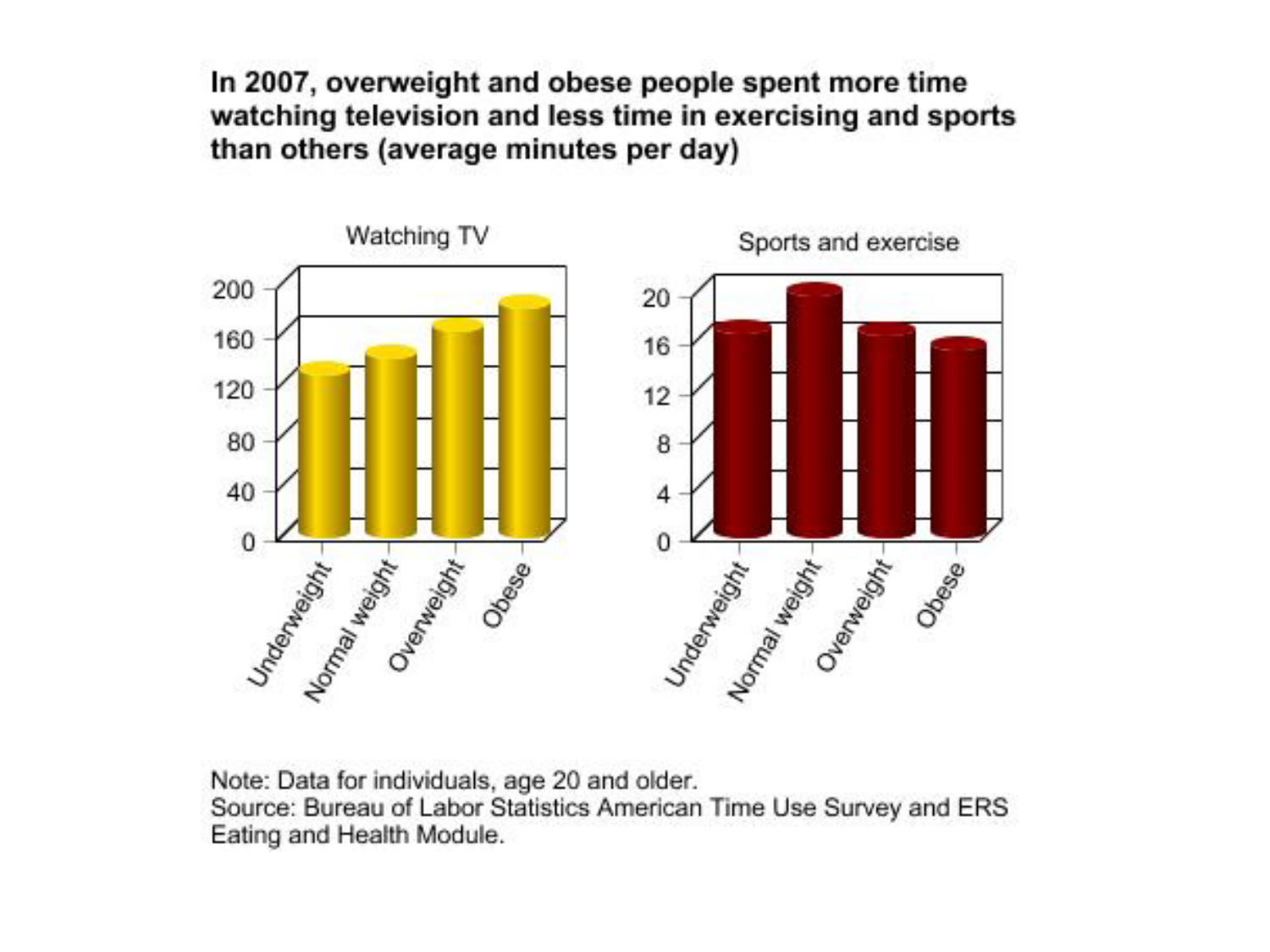#### Food Away From Home

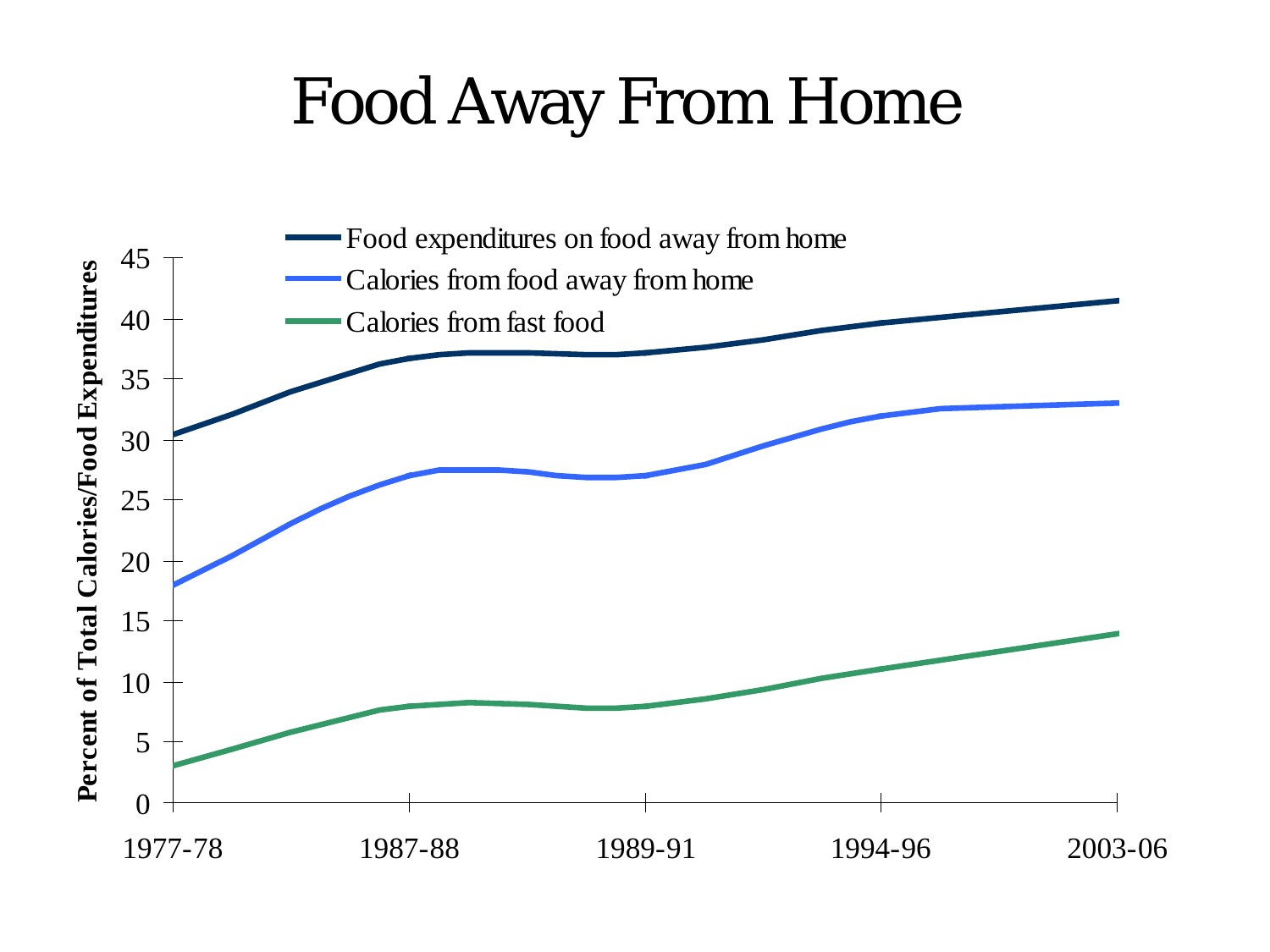# FAFH and Diet Quality

- Eating away from home associated with reduced diet quality and increased calories in many studies
- New data from NHANES support these associations
	- A meal away from home adds about 134 calories
	- Adds fat and reduces vegetables and whole grains

Source: Todd, Mancino, and Lin, 2010, The Impact of Food Away from Home on Adult Diet Quality, USDA/ERS, ERR90.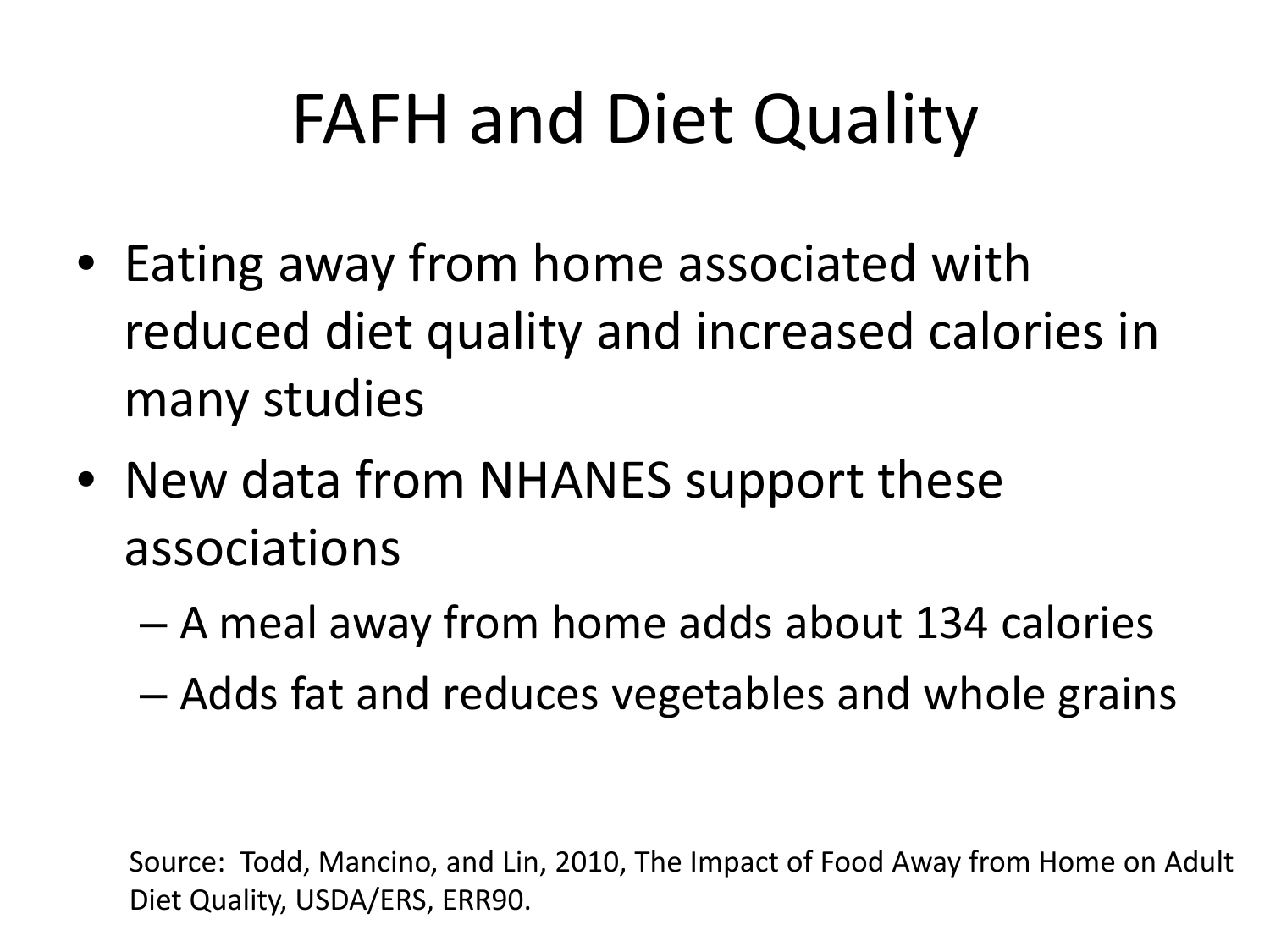#### Diet Knowledge

**When asked "How healthy is your overall diet?" fewer Americans rated their diets as excellent or very good** 



Source: Calculated by USDA, Economic Research Service using data from the 1989-1991 Continuing Survey of Food Intakes by Individuals and the 2005-06 National Health and Nutrition Examination Survey.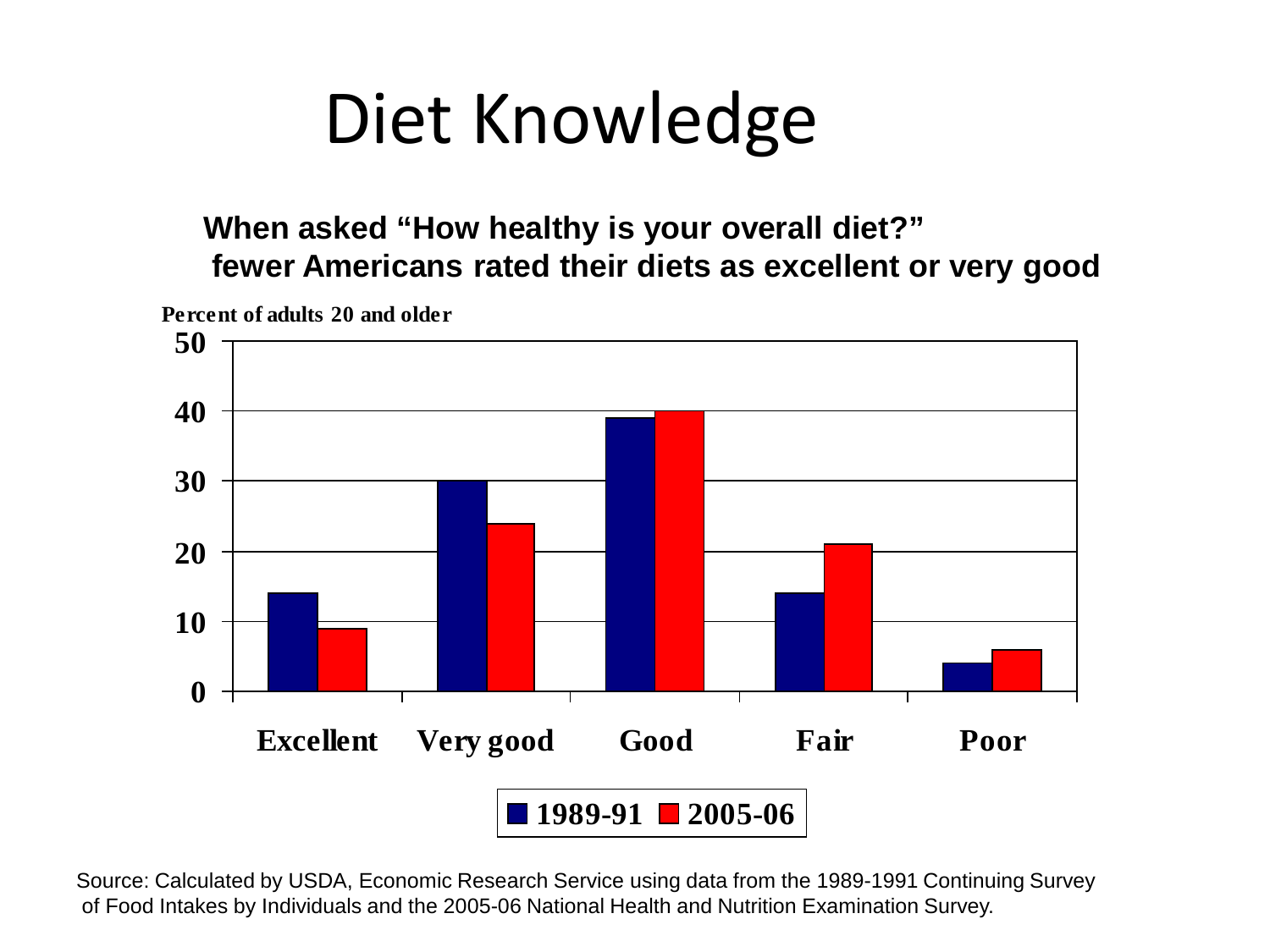# Summary: Obesity Causes

- Obesity rates are increasing
- The reasons are simple and obvious
	- Too many calories
	- Too many energy dense calories
	- Too little activity
	- Many structural reinforcements
- People know their diets are bad
- But changing behavior is hard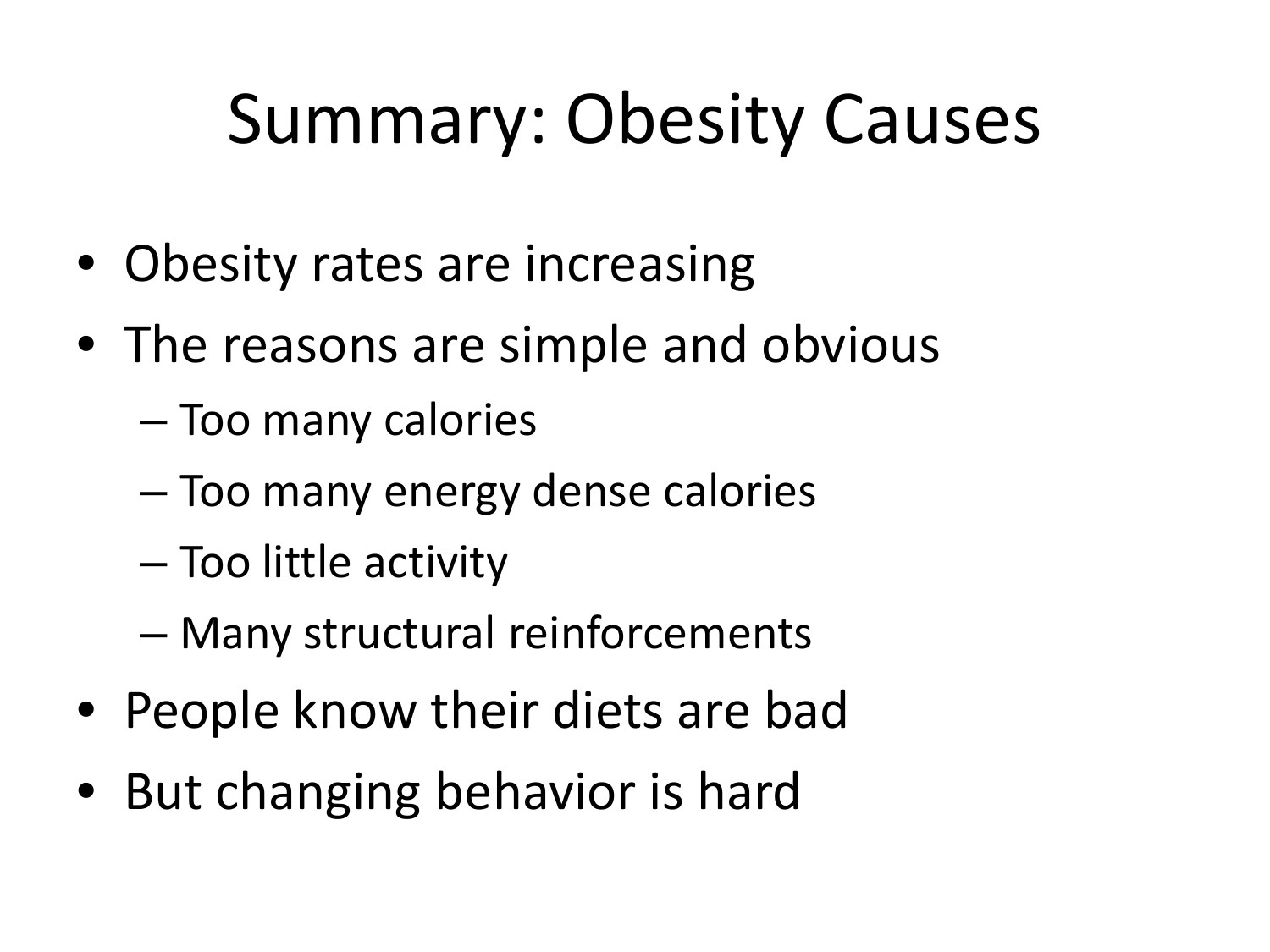What role do prices and other economic variables play?

- Prices of foods
- Income and food assistance
- Access and transactions costs
- Understanding and using information
- Opportunity cost of time
- Behavioral cues and making "good" decisions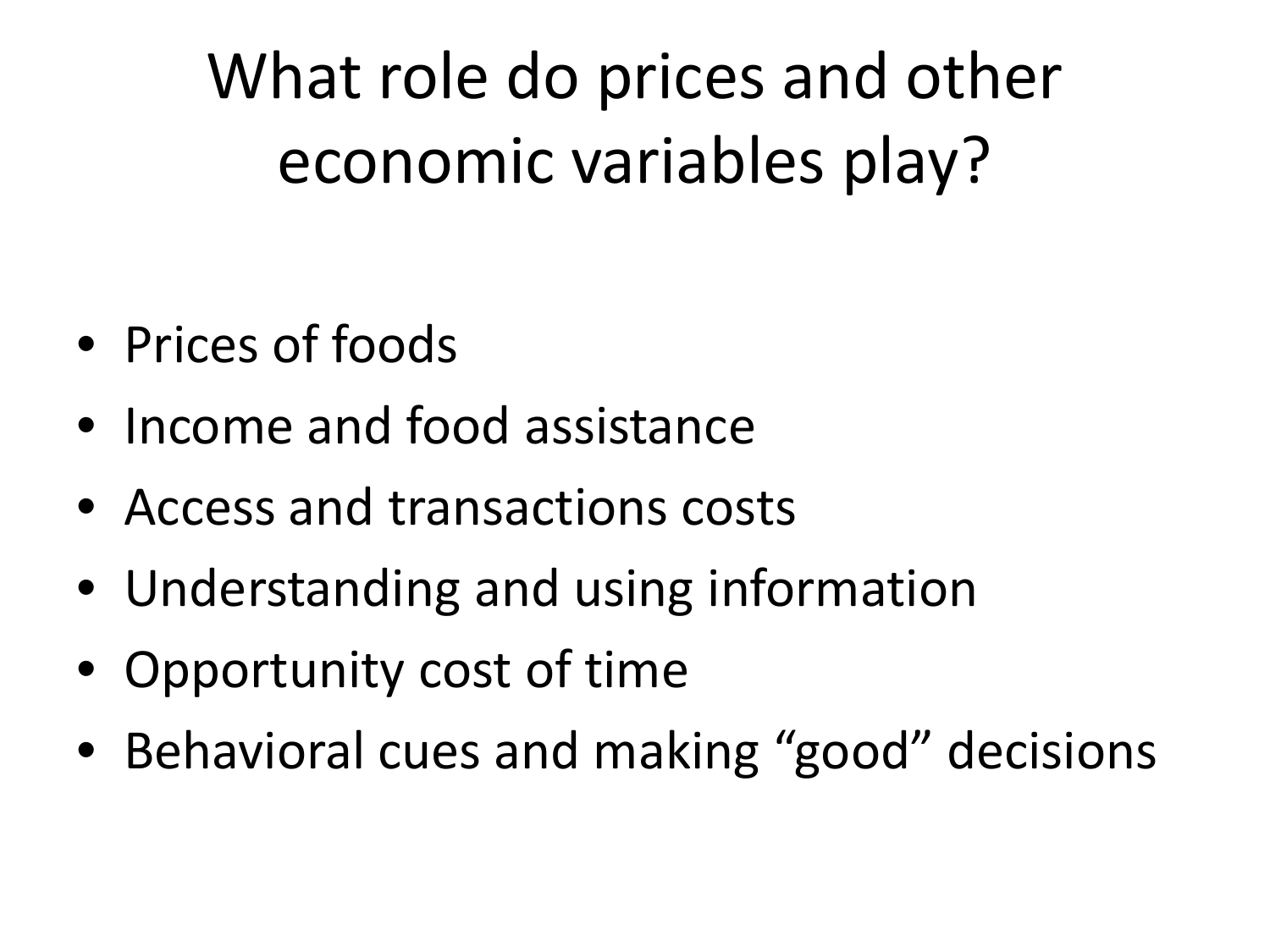**How do consumers respond to changes in food prices?** 

#### **FOOD PRICES**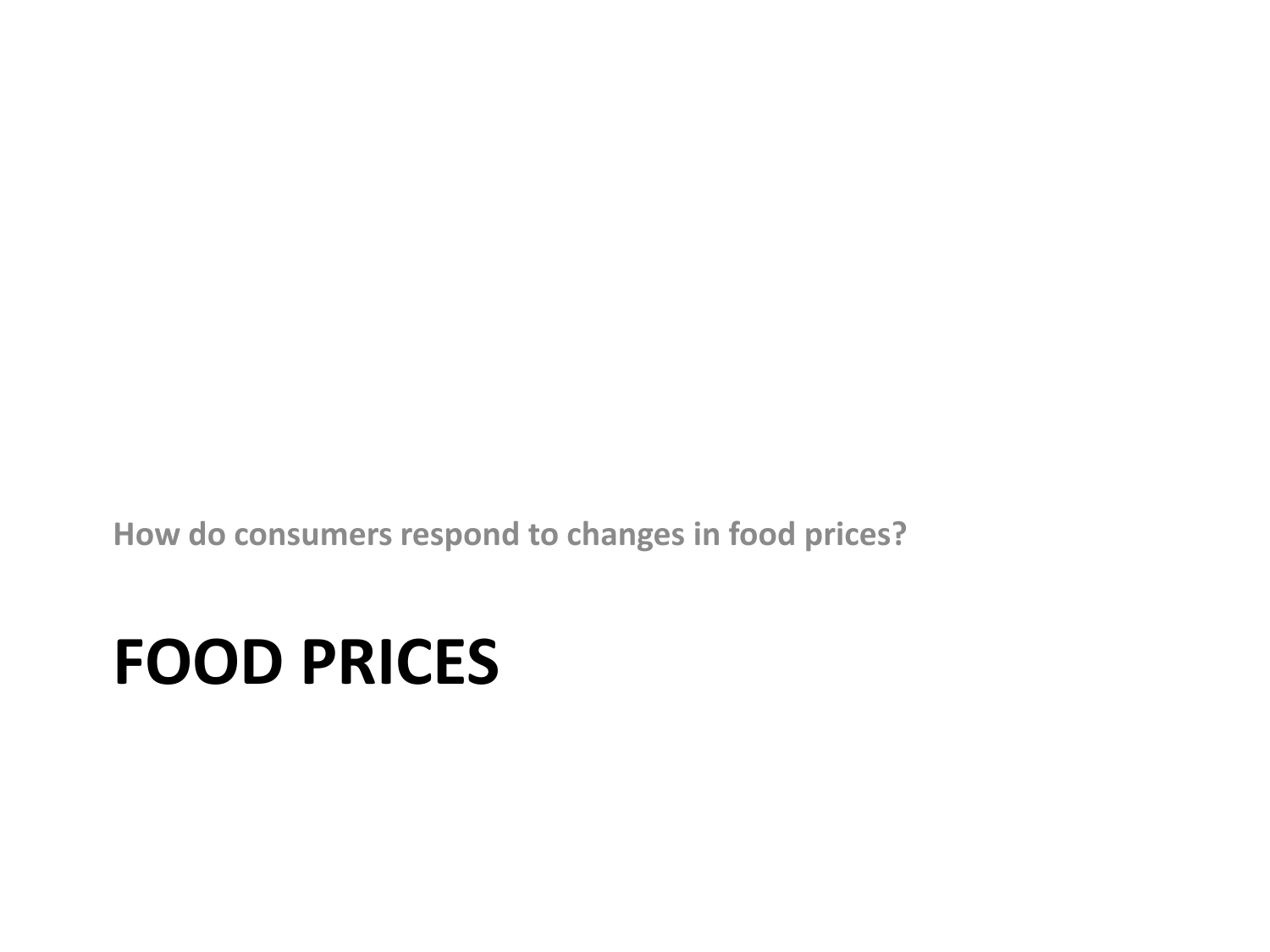# Do Prices Matter?

• U.S. consumers have very inelastic food demand

– Most foods have -0.2 to -0.5 own price E

- Non-price attributes are more important in determining choice
	- 75% of variability in meat demand driven by nonprice factors (Tonsor and Marsh, AJAE,2007)
- So how much can prices changes what we eat?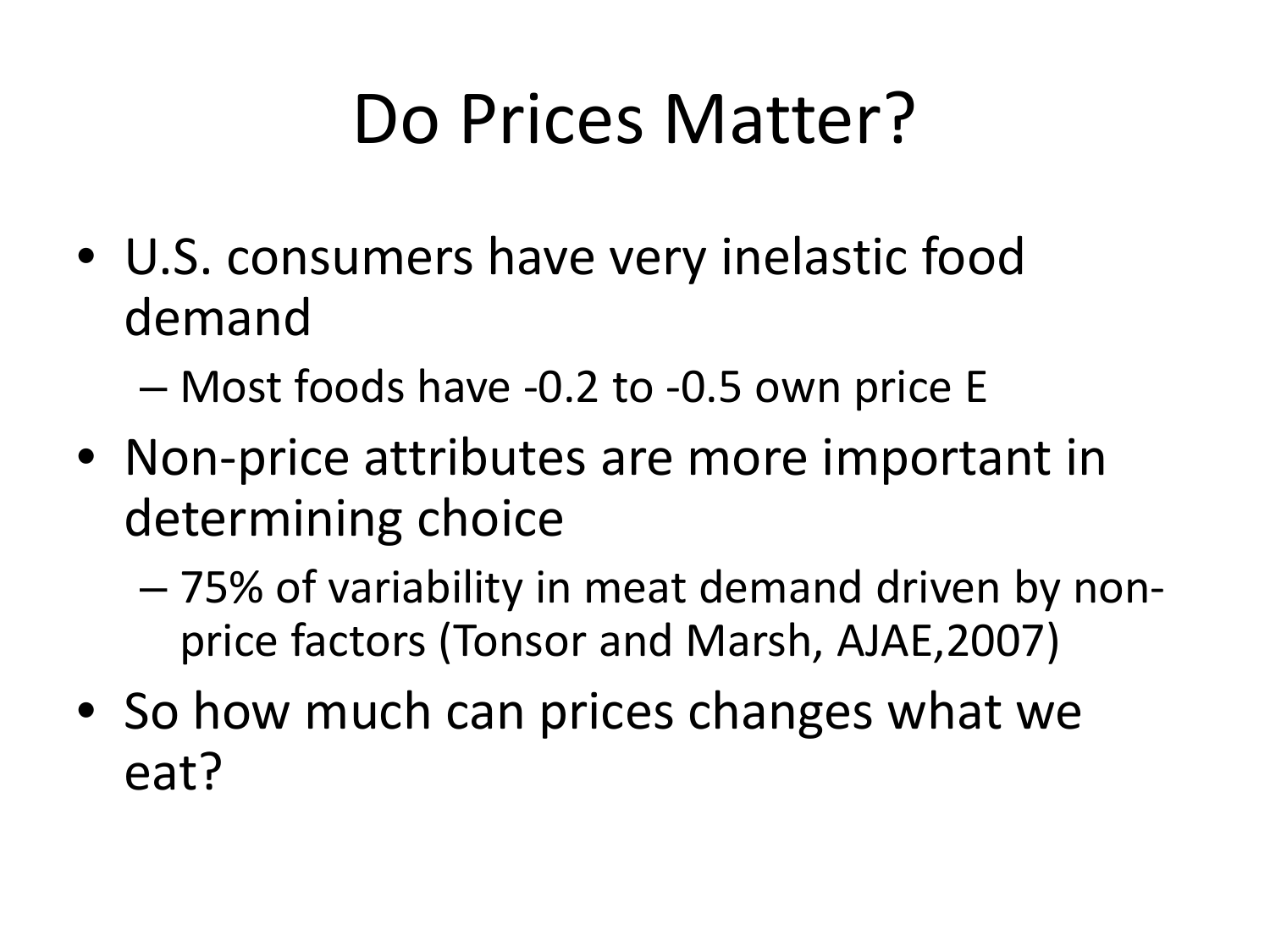#### **Food is cheap but "bad" foods are getting cheaper**

Consumer price index for fresh fruits and vegetables and for cakes, cupcakes, and cookies (both relative to CPI-U for all items)



Source: BLS Consumer Price Index-All Urban Consumers data.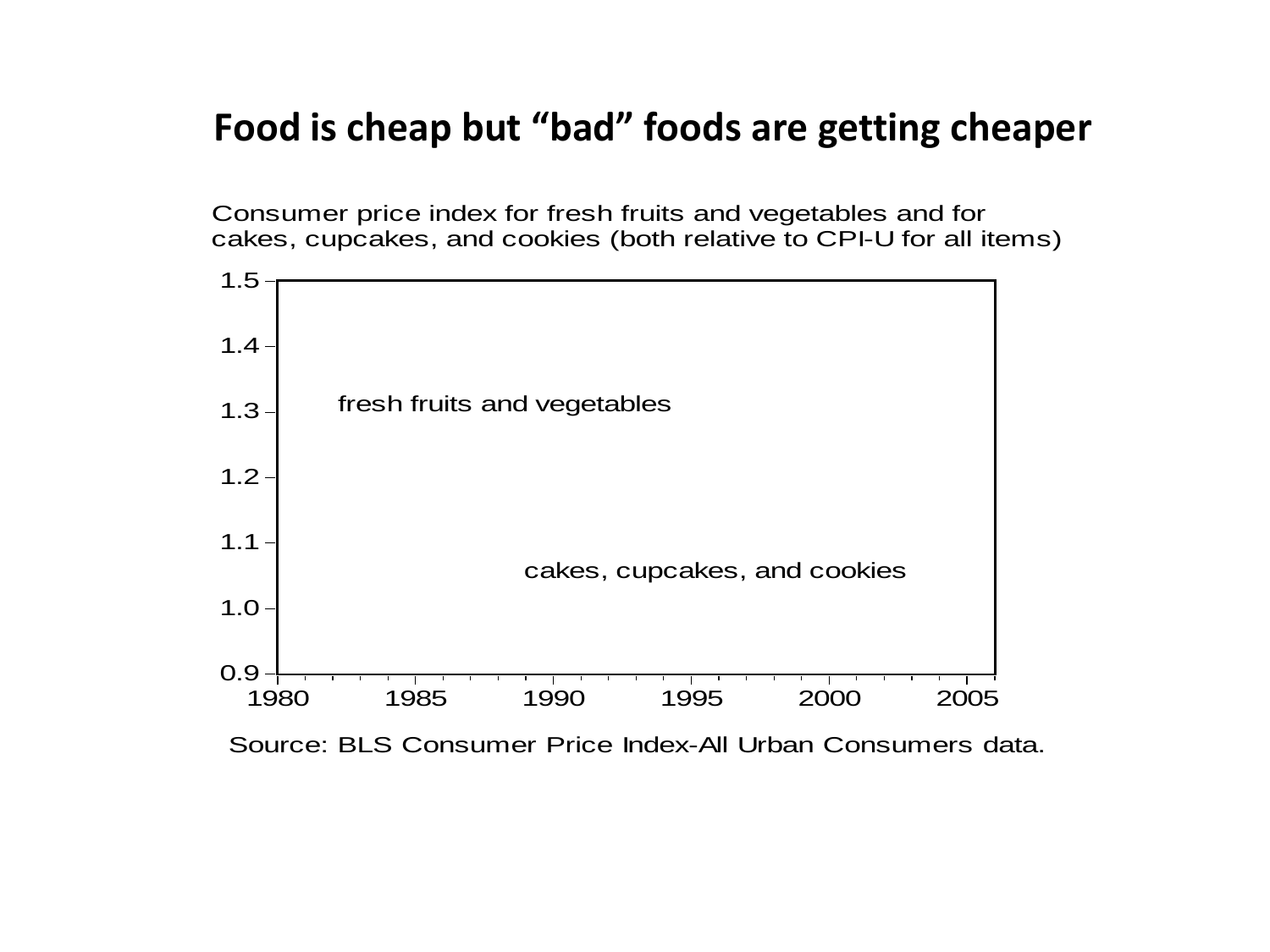#### Fruits and Vegetables: Could Subsidies Help?

- A 10% decrease in the prices of fruits and vegetables leads to a 2-5% increase in consumption by low income households
- A 10% discount through coupons leads to more frequent purchases and a 2-10% increase in consumption
- These increases would still leave consumption levels well below recommendations

Source: Dong and Lin, 2009, Fruit and Vegetable Consumption by Low-Income Americans: Would a Price Reduction Make a Difference?, USDA/ERS, ERR70 and Dong and Leibtag, forthcoming.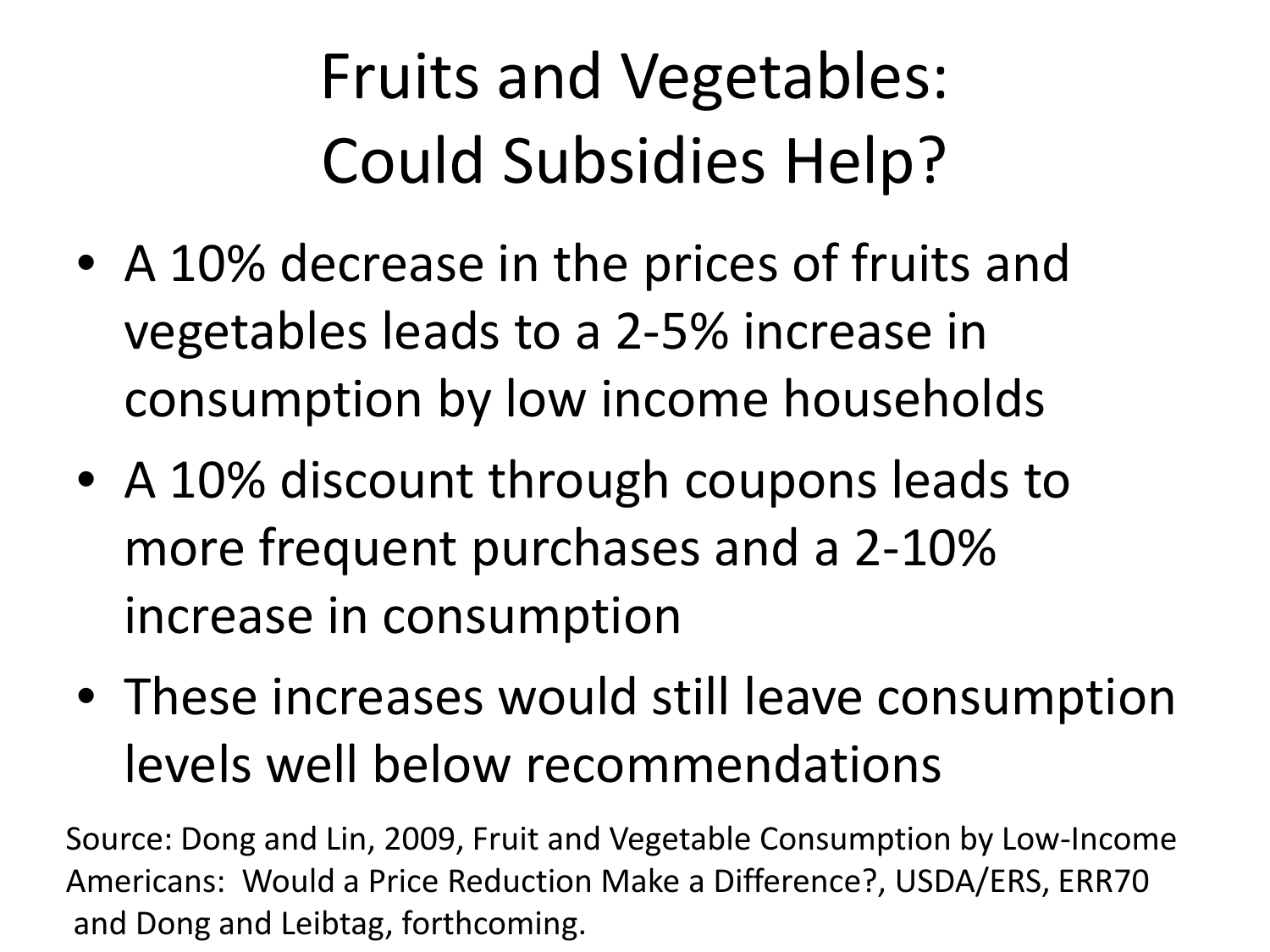#### Sweetened Beverages: Would a Tax Help Reduce Consumption?

- Taxes would cause consumers to substitute non-taxed beverages such as bottled water, juice, and milk
- A 20% tax on caloric-sweetened soft drinks, juice drinks, and sports drinks would reduce consumption by 24% (Note: price elastic demand)
- It might reduce daily calorie intake and weight, especially for children

Source: Lin, Smith, and Lee, The Effects of a Sugar-Sweetened Beverage Tax: Consumption, Calorie Intake, Obesity, and Tax Burden by Income, AAEA Selected Paper for 2010 Meetings.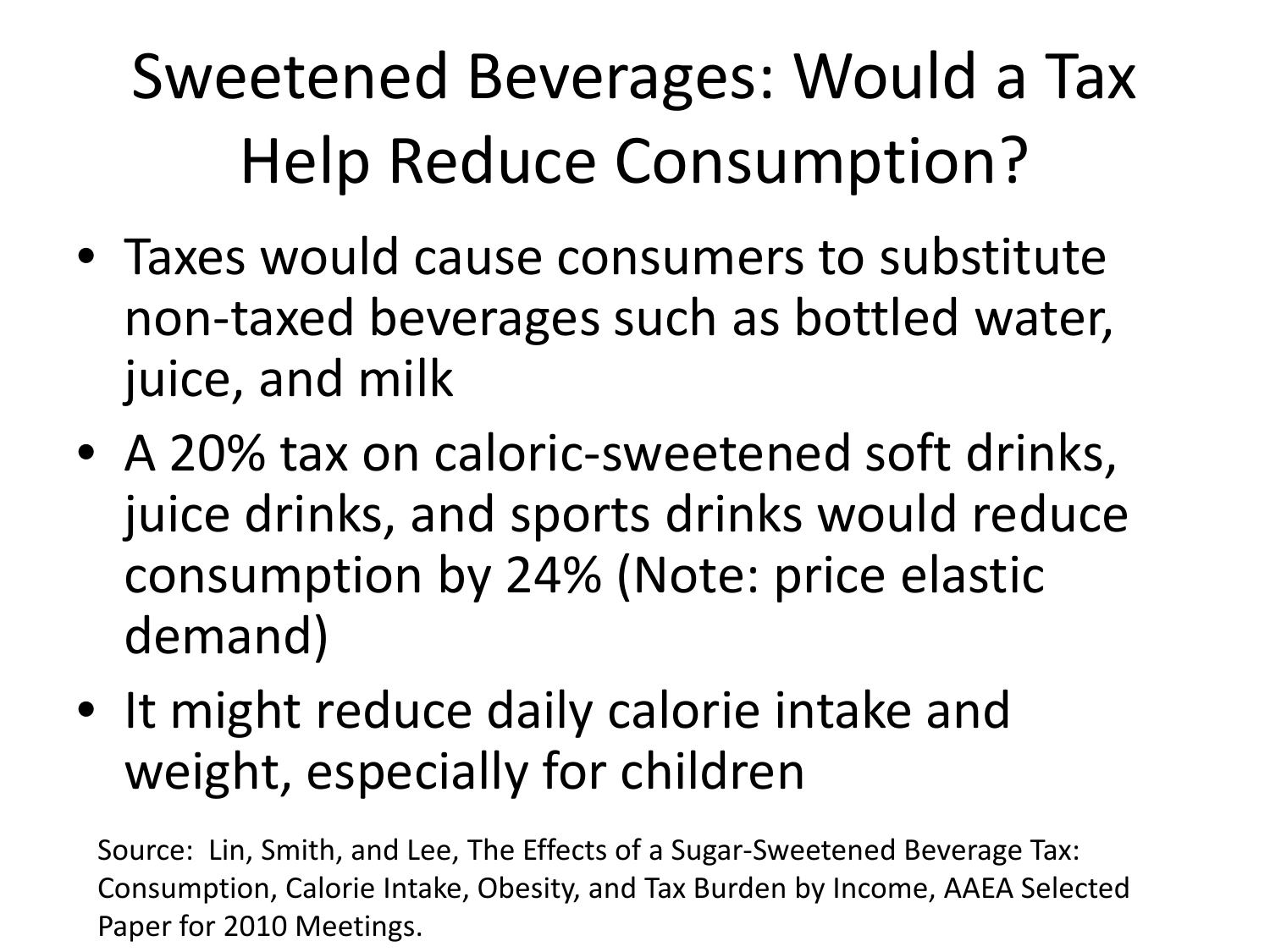#### **Regional Prices Vary: Can They Help Us Understand Food Choice?**



Todd Presentation **Tomorrow**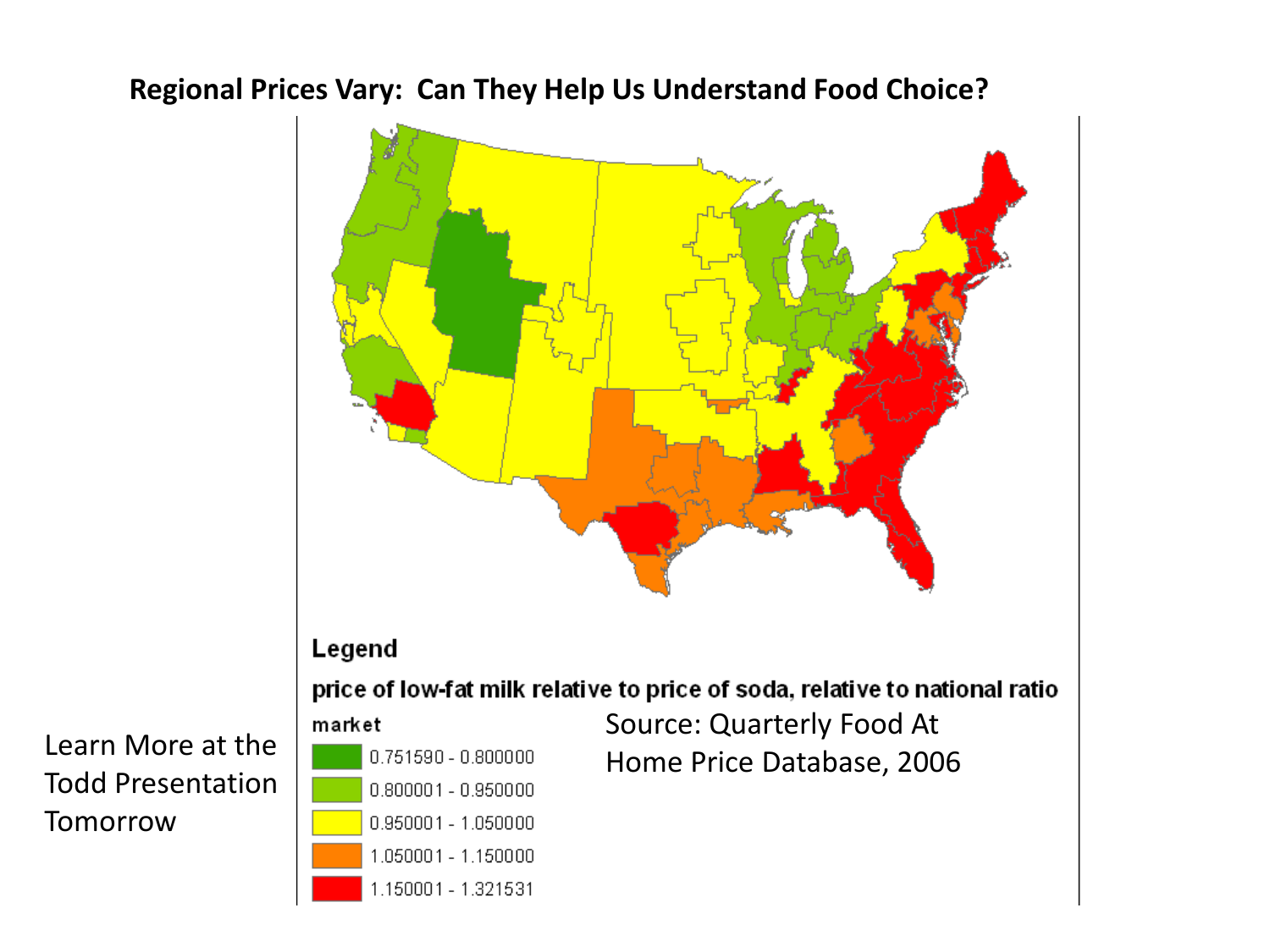**What is the impact of food assistance programs on nutrition and health outcomes and how can these programs be more effective?** 

#### **INCOME**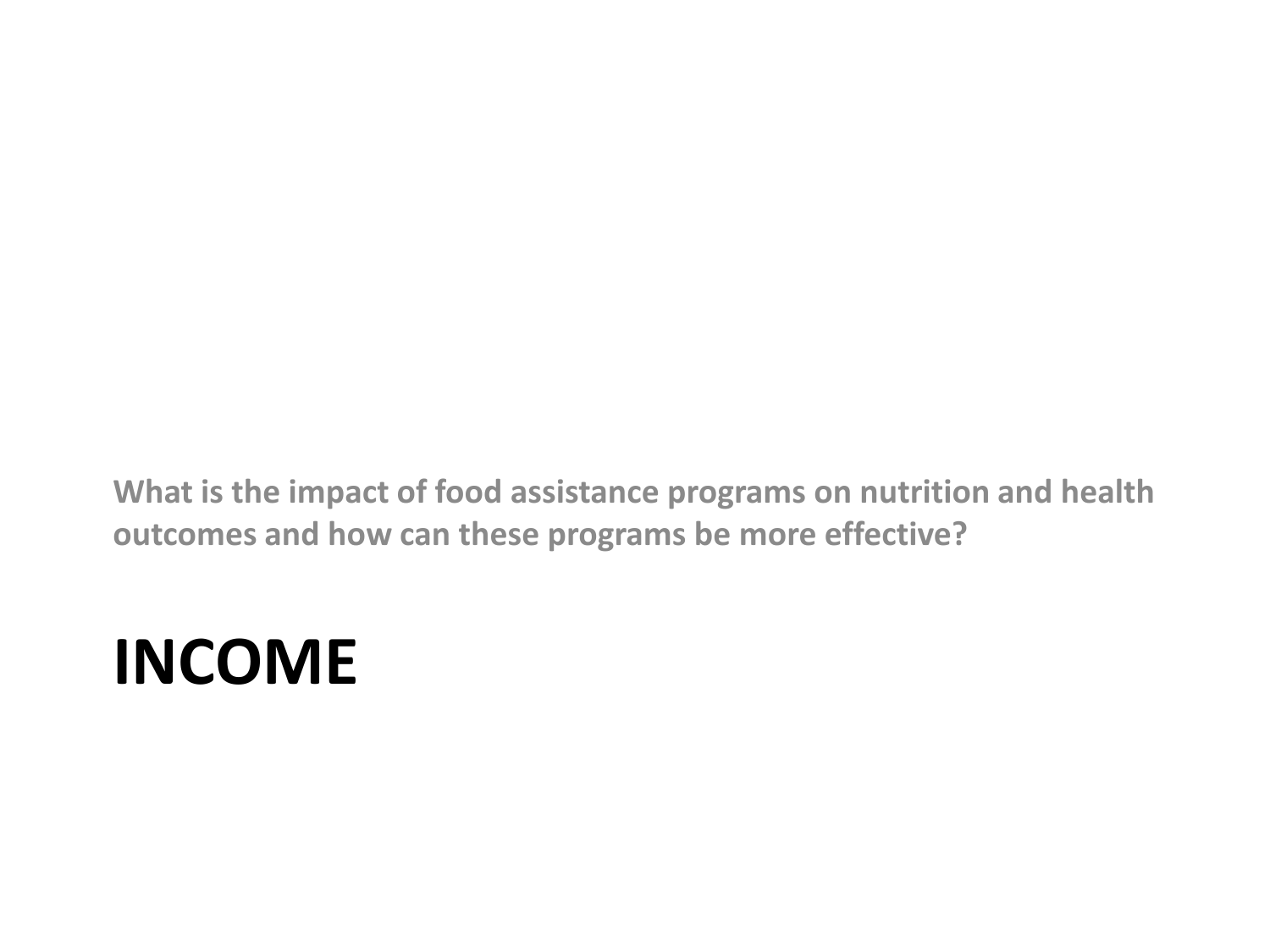# Is a Healthy Diet "Affordable"?

- Thrifty Food Plan prepared by USDA shows how to eat according to the Dietary Guidelines within the benefits provided by SNAP
- Take current consumption and alter to accord with cost and nutrition constraints
- TFP \$\$ only sufficient if consumers can tolerate a very high difference from current consumption (Wilde and Llobrera, J. Cons Affairs, 2009)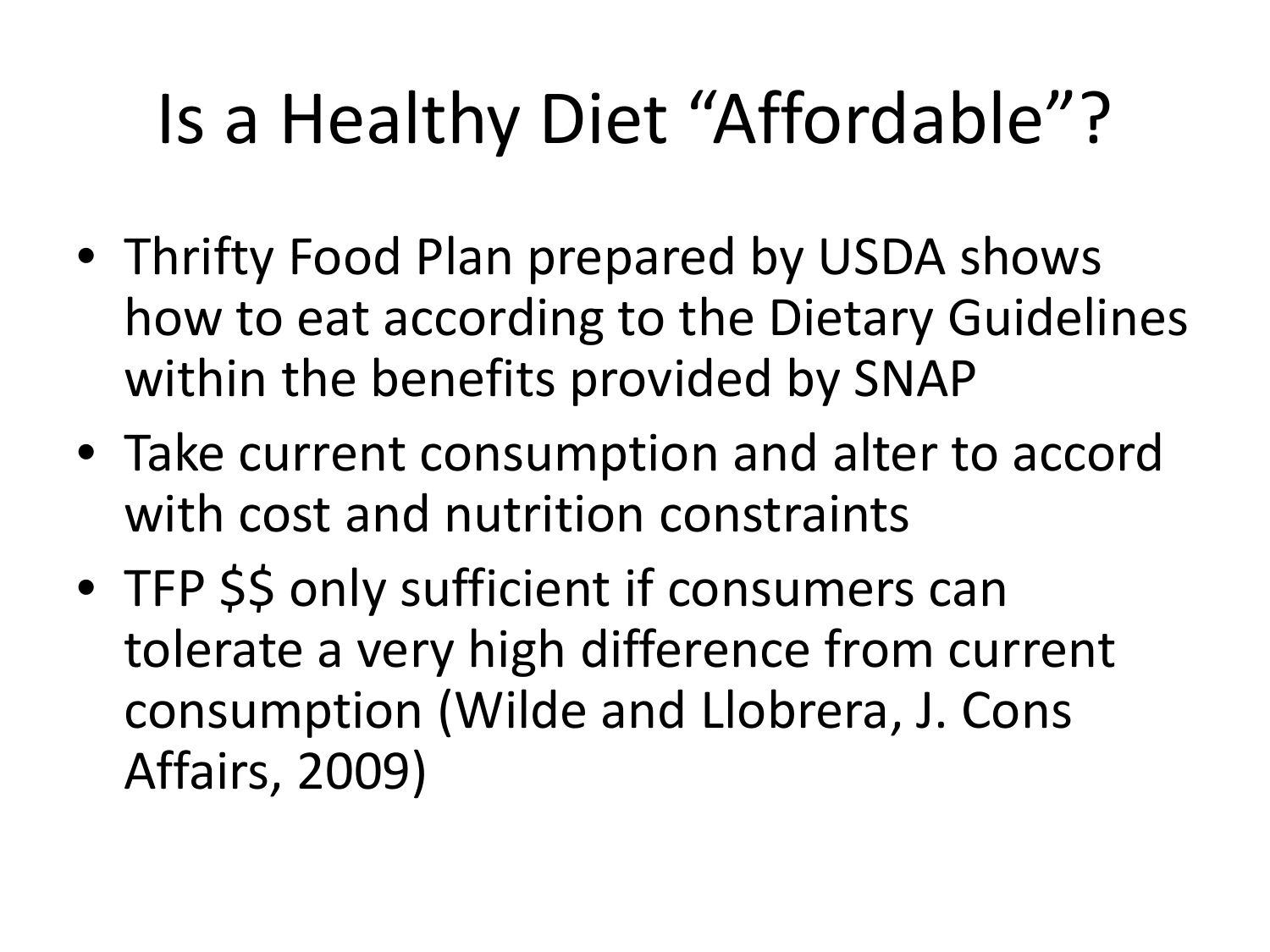#### Food Insecurity and Food Expenditures

- Food insecurity increased from 2000 to 2007, esp in second lowest income quintile
- Real food expenditures declined for low and middle income by 6%, and by 16% in second lowest quintile
- Increases in housing costs for second lowest quintile; declines in income for lowest quintile

Source: Nord, *Food Spending Declined and Food Insecurity Increased for Middle-Income and Low-Income Households from 2000 to 2007,*  EIB61, USDA/ERS, 2009.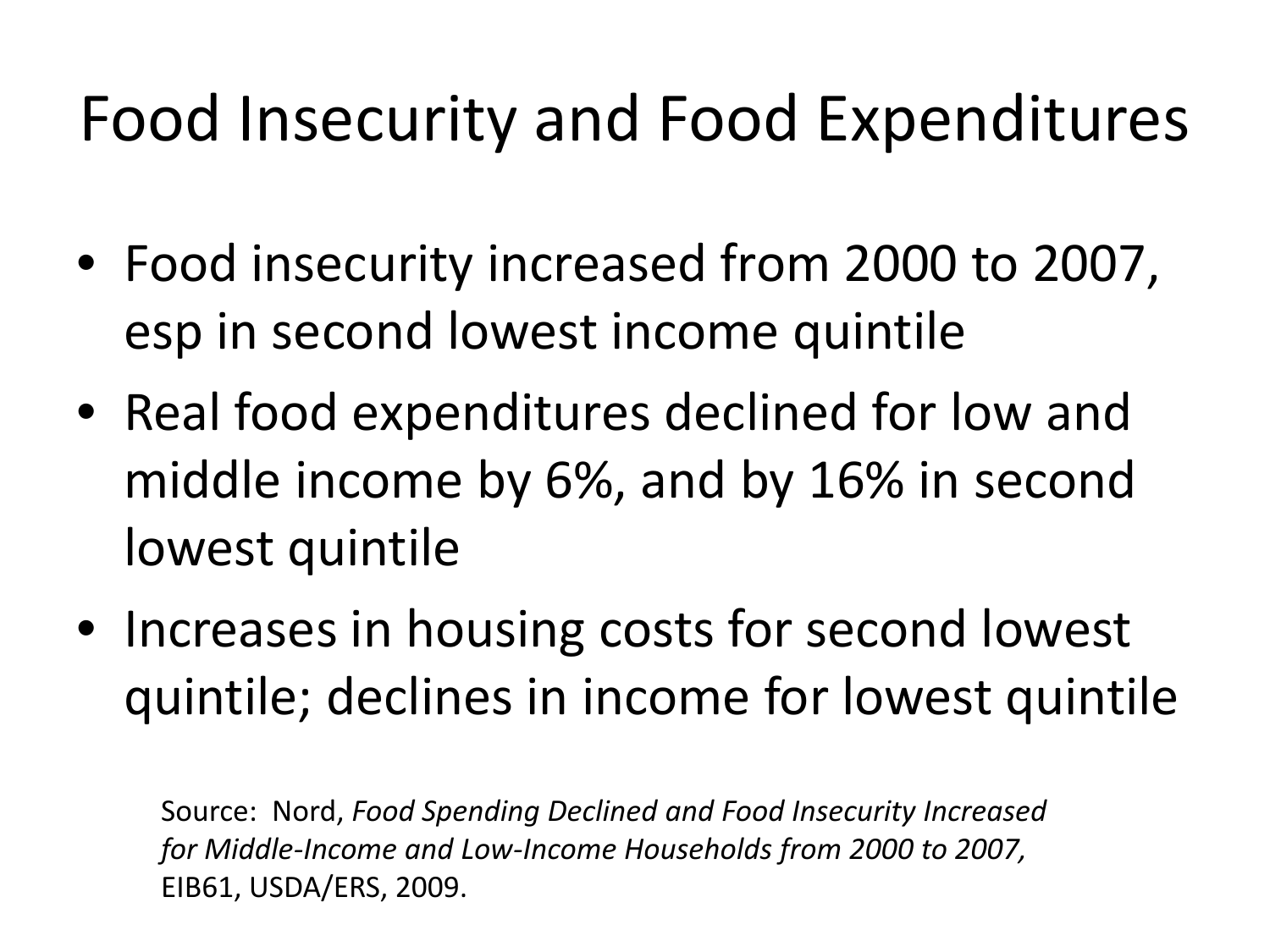#### Food Assistance Growing

**USDA expenditures for food assistance, FY 1970-2009**

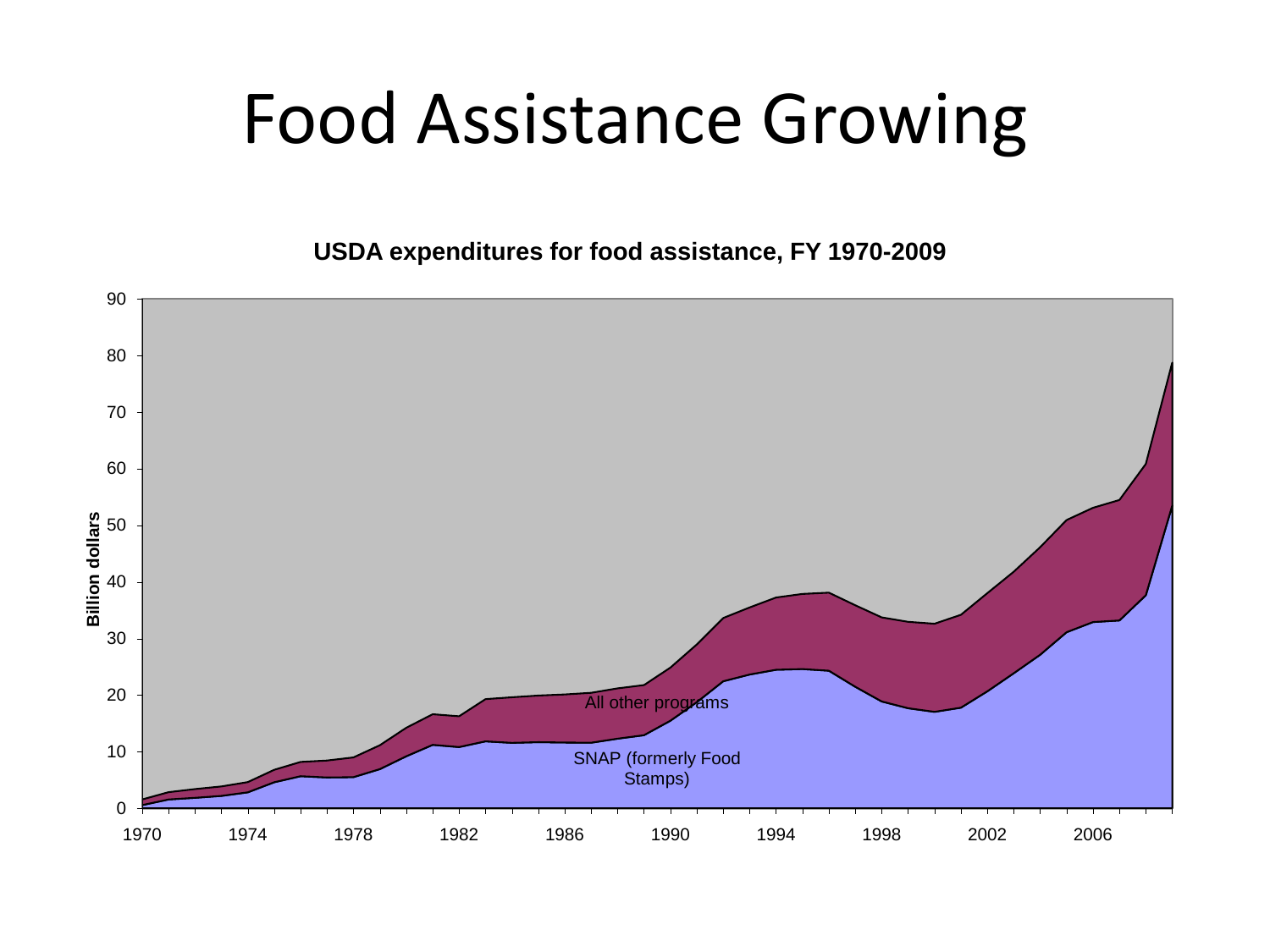# Food Assistance Importance in Safety Net is Growing

- Food assistance has become a much more important source of assistance to low income households with children
- Accounts for 56% of benefits in 2004, compared to 44% in 1990
- NSLBP accounts for half of calories consumed by low income children on school days

Source: Todd, Newman, and Ver Ploeg, 2010, Changing Participation in Food Assistance Programs Among Low-Income Children After Welfare Reform, USDA/ERS, ERR 92.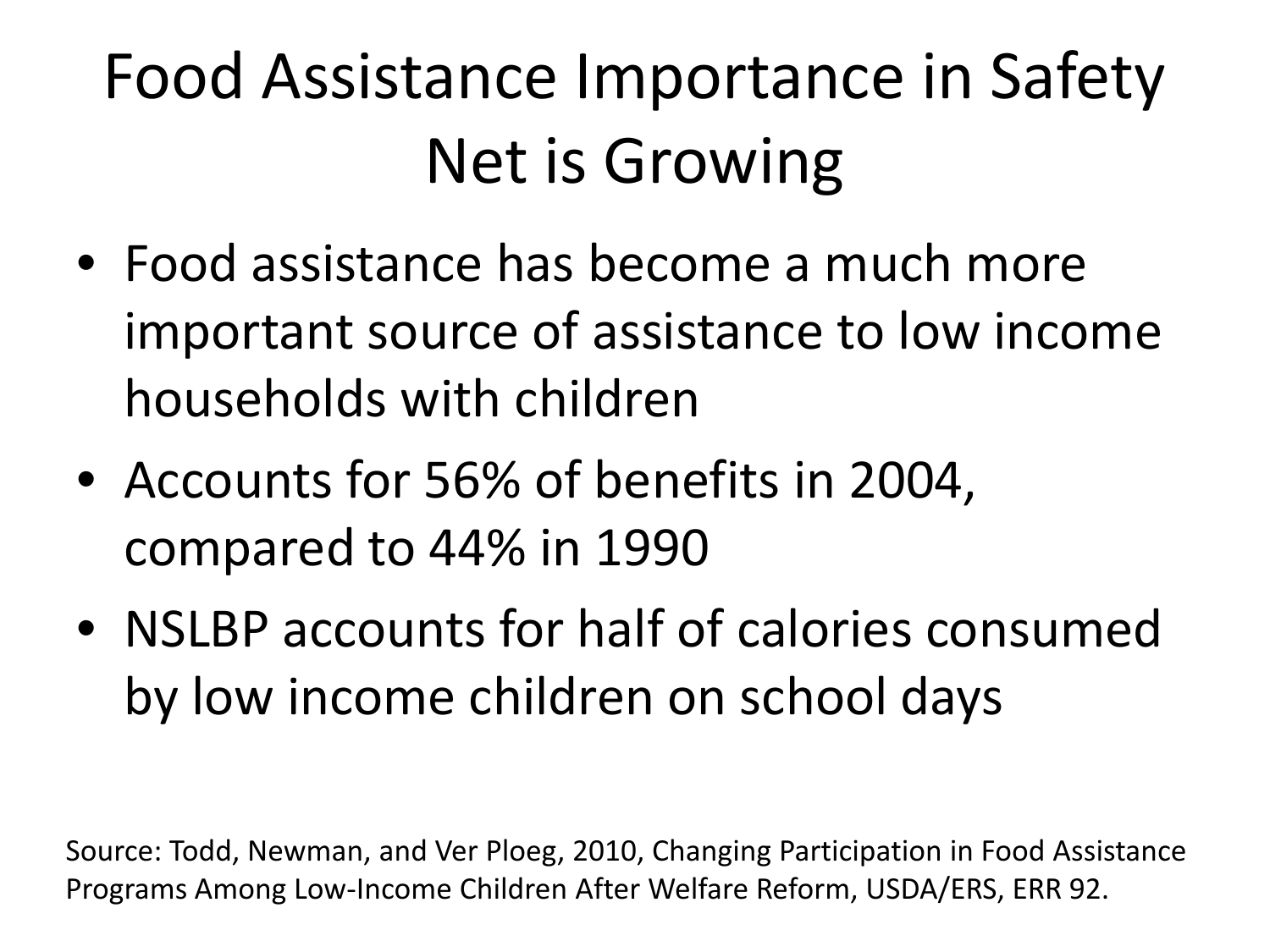#### Can Food Assistance Improve Food Choice?

- 2008 Farm Bill mandated Healthy Incentives Pilot Program for SNAP
- National Academy of Science recommendations:
	- WIC foods change in 2010 to reduce fat, increase F&V, whole grains
	- School lunch nutrition guidelines to be revised next year to emphasize similar changes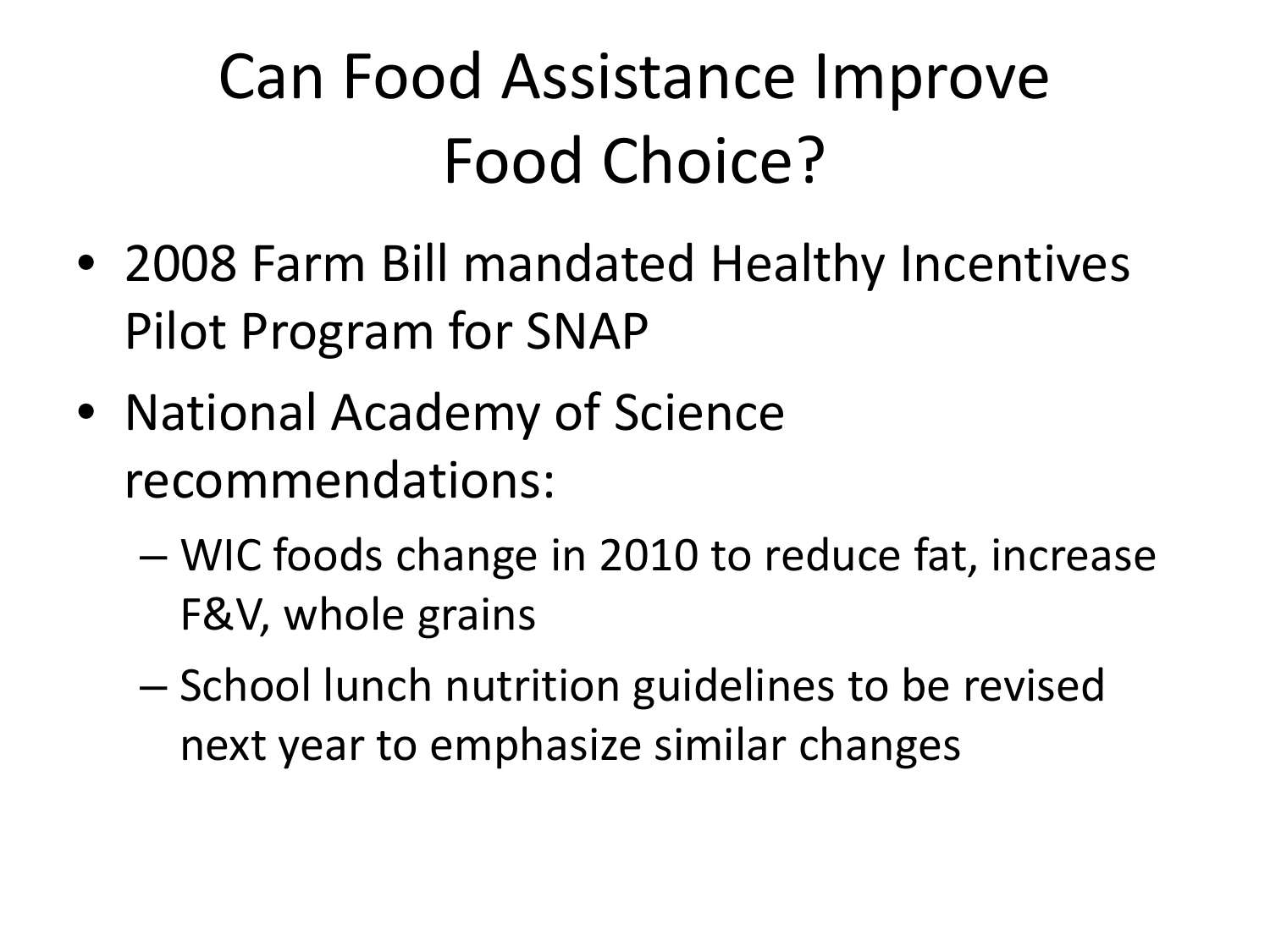**What is the role of food access and the local food environment in food choices and health outcomes?**

#### **ACCESS**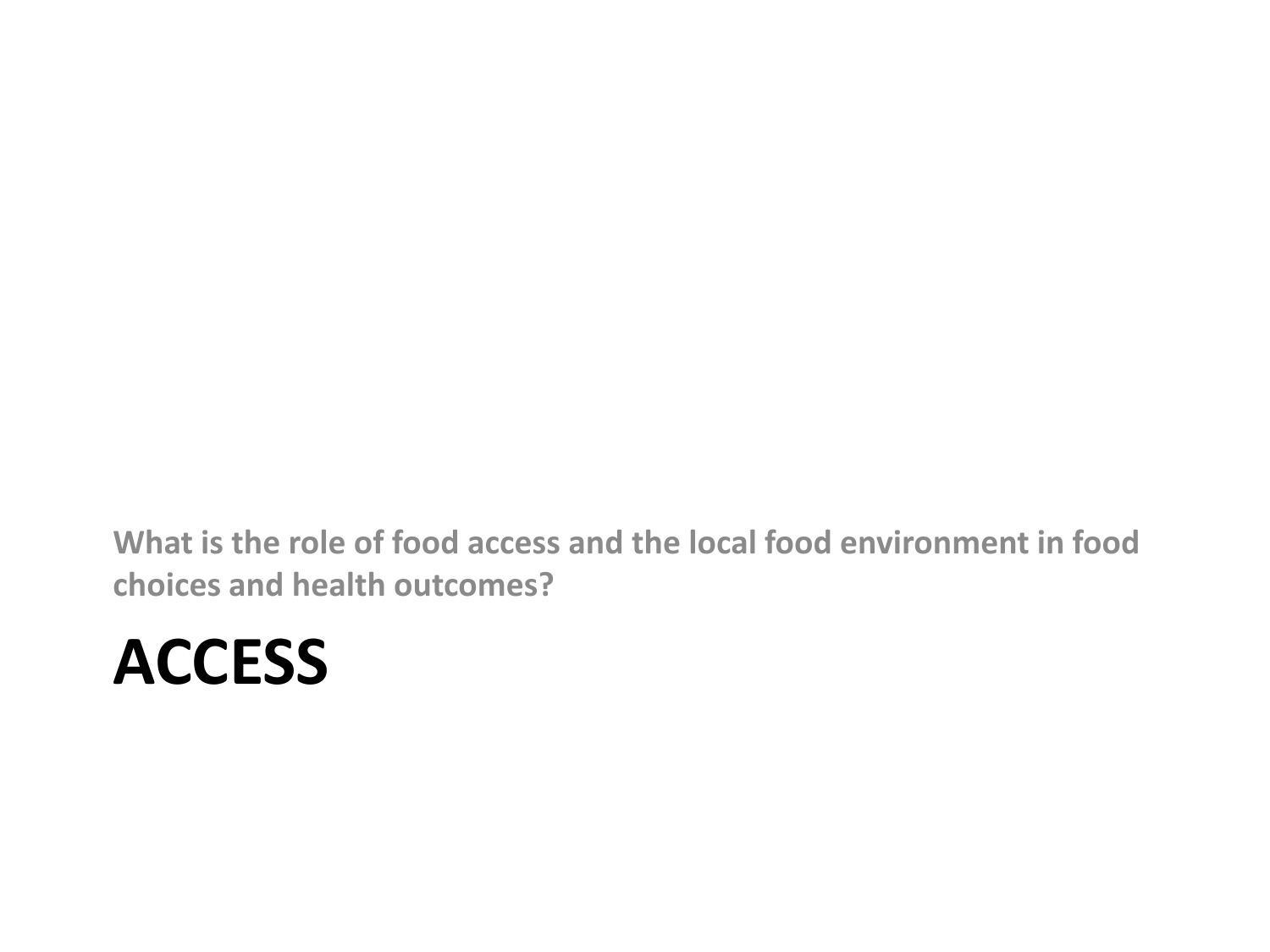# "Built" Environment

- Public Health literature emphasizes the role of our built environment in encouraging obesity
- Long commutes, little physical activity
- Lack of access to healthy food in low income neighborhoods
- Too much access to unhealthy food ("food swamps")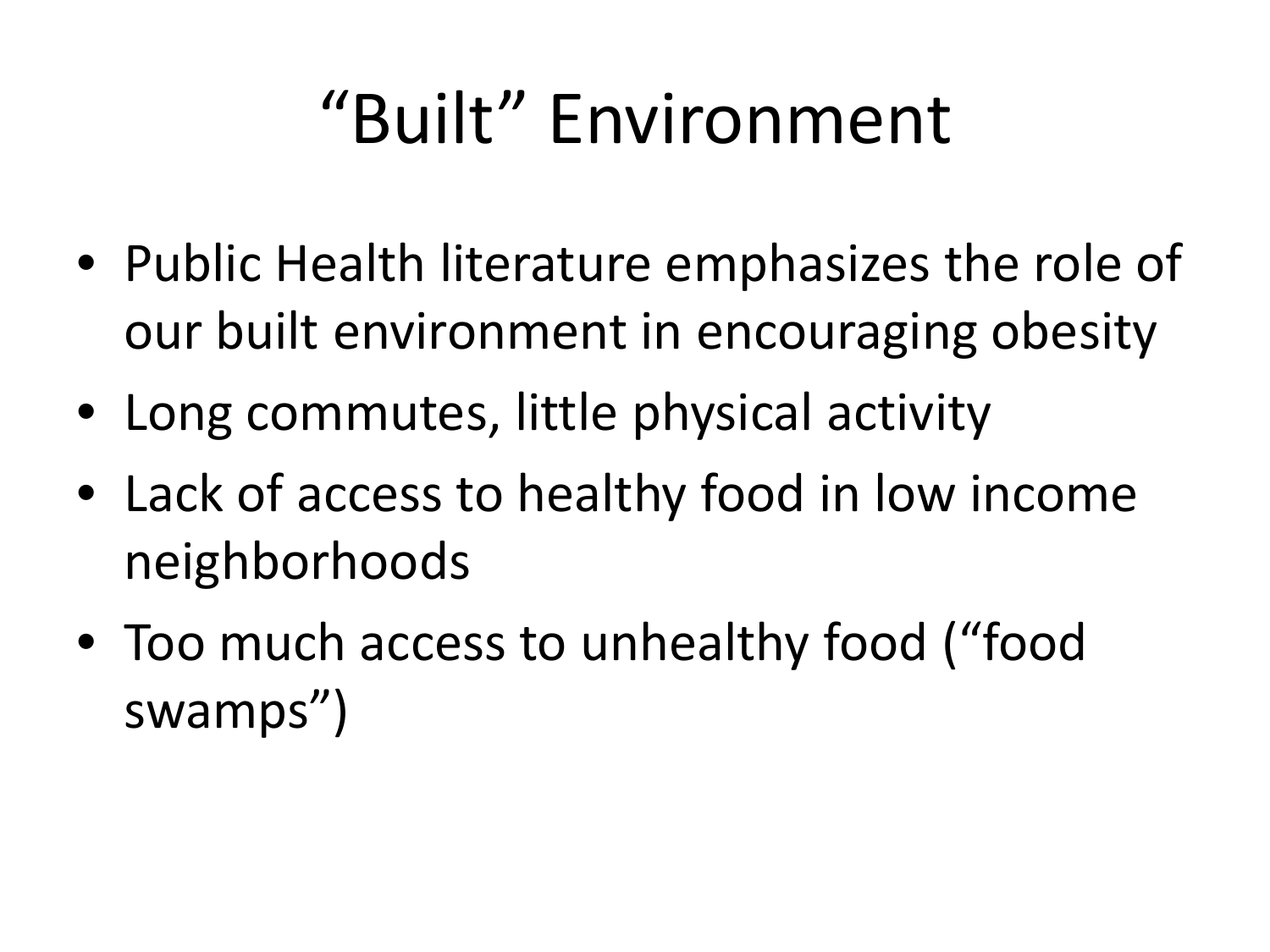# Food Access Local Evidence

- New Orleans: about 1/5 of city does not have access to all 6 fruits and vegetables in the TFP within 2 kilometers (Rose)
- Indianapolis: Greater BMI associated with density of fast food outlets within .5 miles; controlled for endogeneity and spatial correlation (Chen)

Source: Understanding the Economic Concepts and Characteristics of Food Access, National Poverty Center and ERS Conference, January 2009.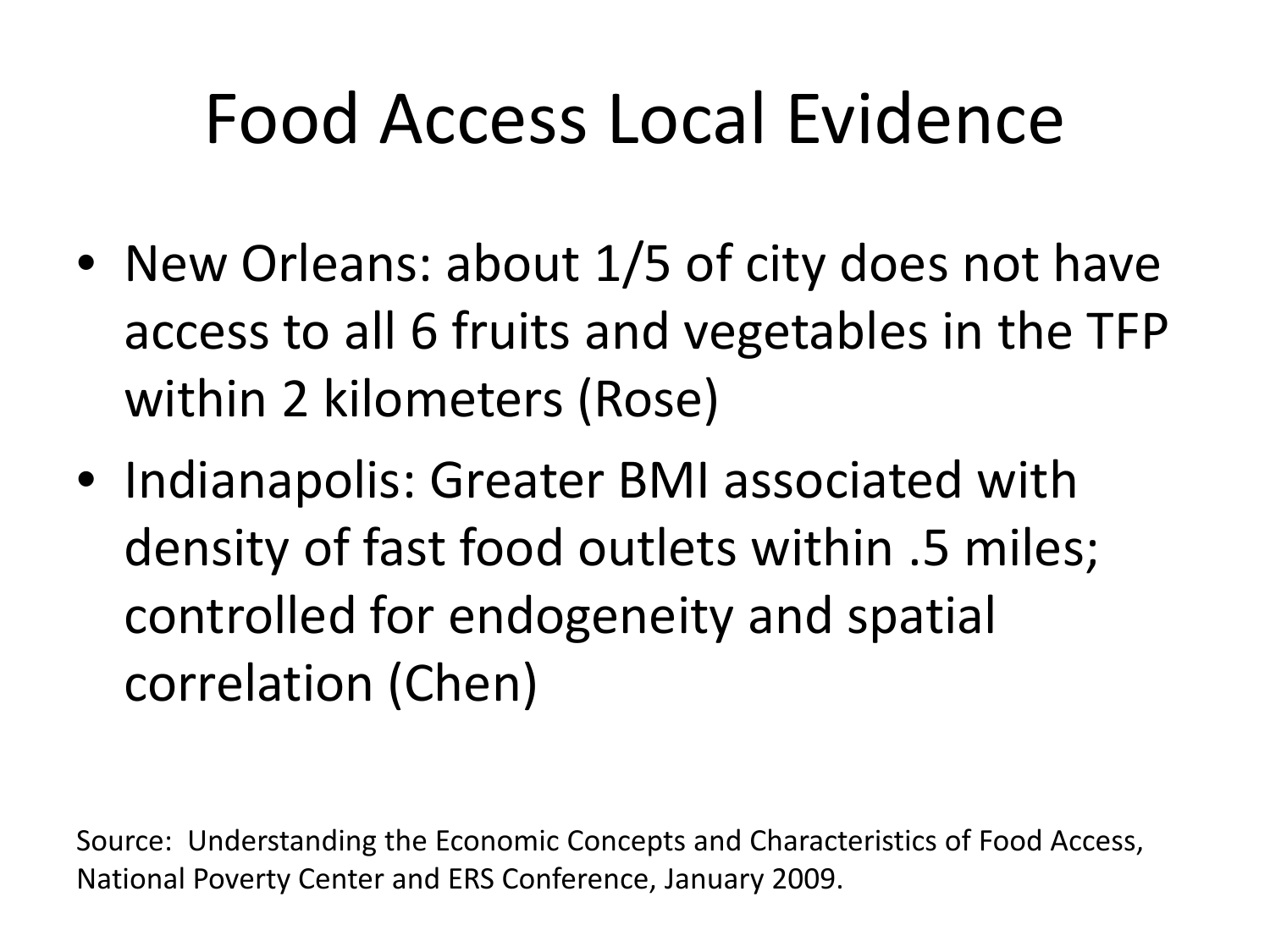## National Assessment of Access

- Mandate by 2008 Farm Bill for ERS study of "food deserts"
- ERS looked at low income neighborhoods where households are more than a mile from a supermarket
- About 4% of the US population are at risk of having inadequate access
- Learn more at Ver Ploeg presentation tomorrow

Source: Access to Affordable and Nutritious Food— Measuring and Understanding Food Deserts and Their Consequences: Report to Congress, 2009, USDA/ERS, AP-036.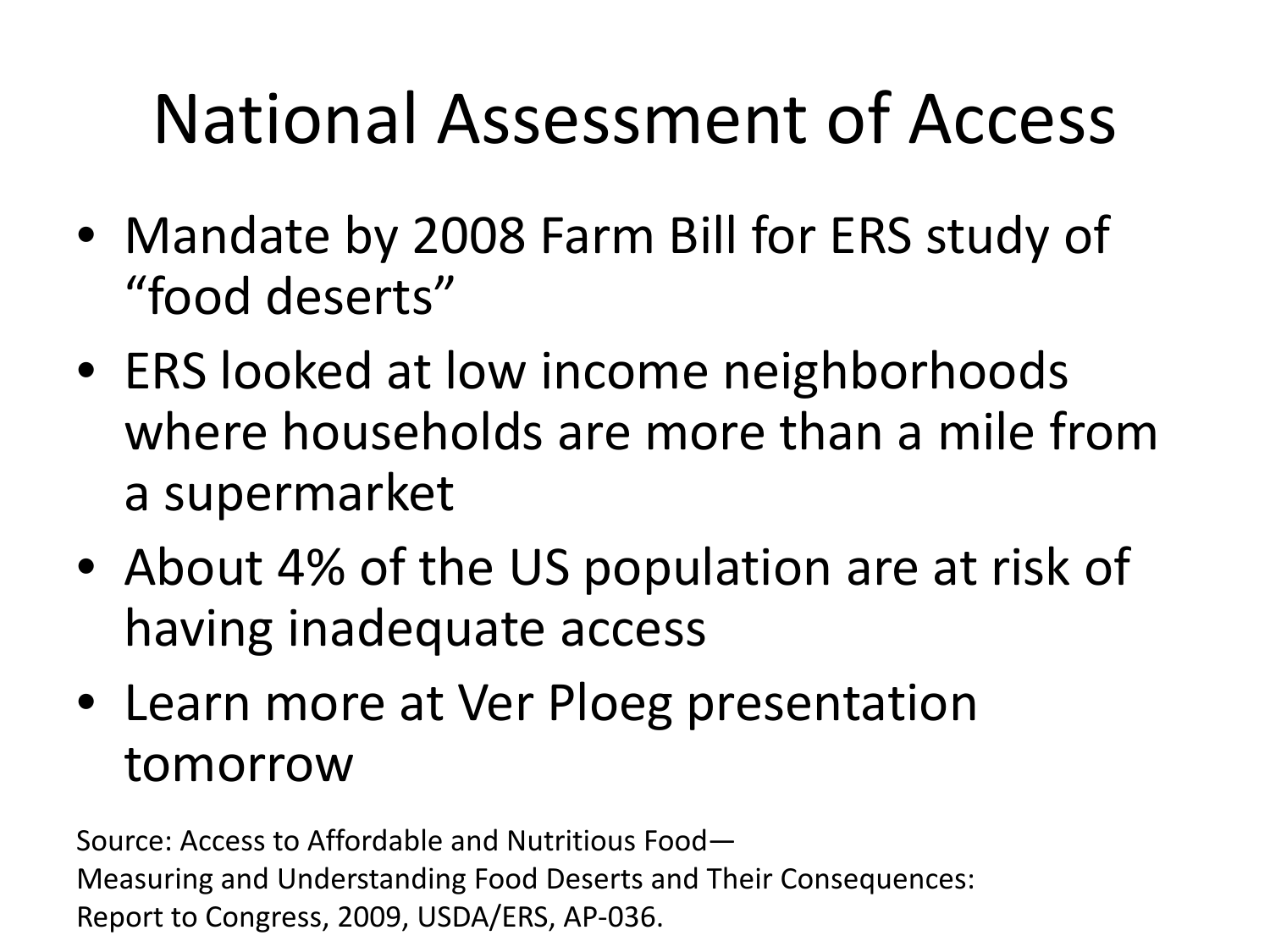# Policy Efforts to Address Access

- NYC: "Healthy Bucks" in corner stores double SNAP
- Detroit: Fair Food offers Farmer's Market incentives for SNAP
- Philadelphia: Fresh Food Initiative to support grocery store development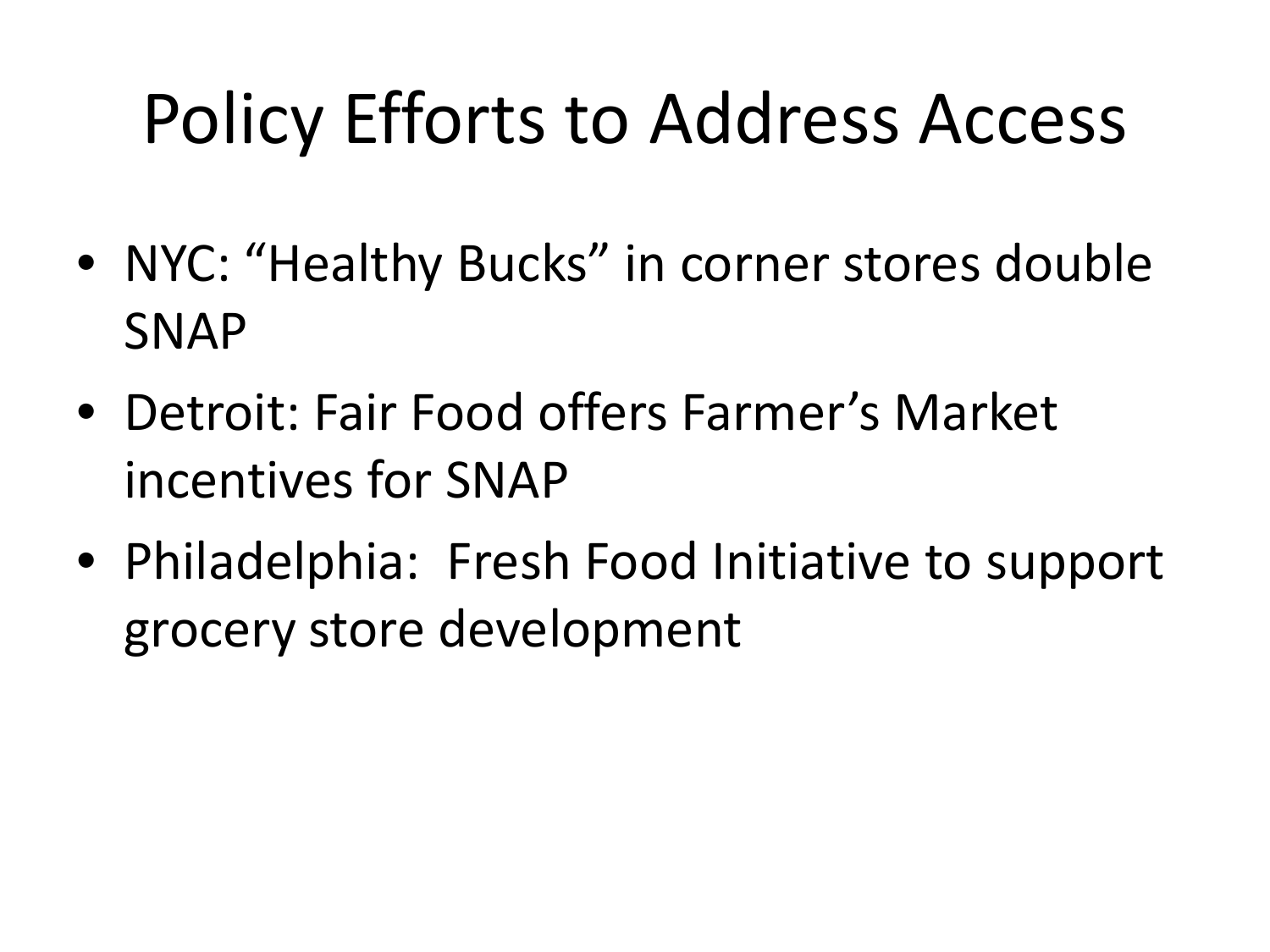**How do consumers respond to new information?** 

#### **INFORMATION**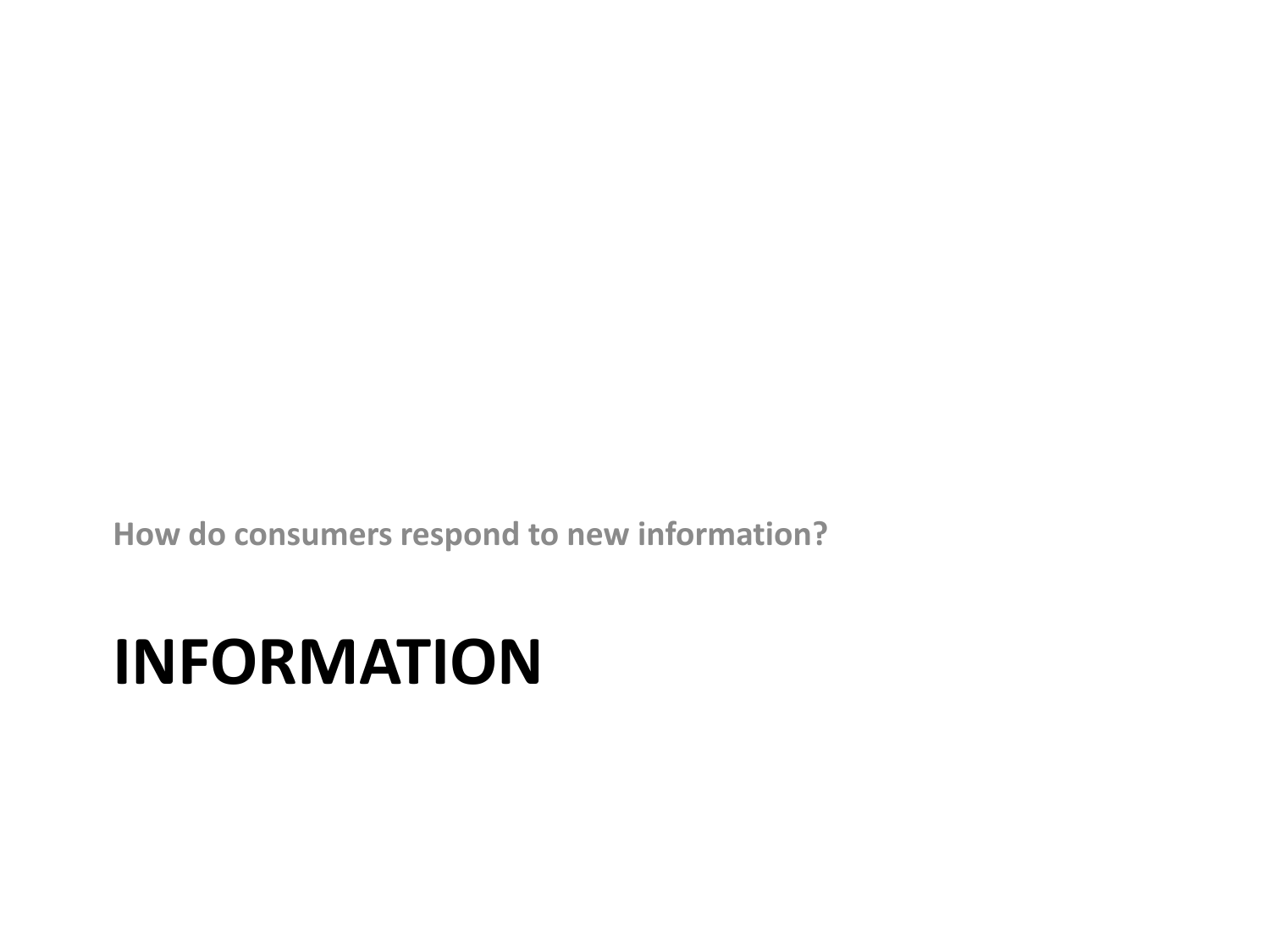# Nutrition Labels

- Current label format since 1994 with only modest changes
- Research shows those who use labels tend to have better diets (eg., Kim,Nayga,Capps, JARE, 2000)
- New regulations will mandate Front of Package (FOP) labels with simpler summary indicators
- FOP in UK found to improve comprehension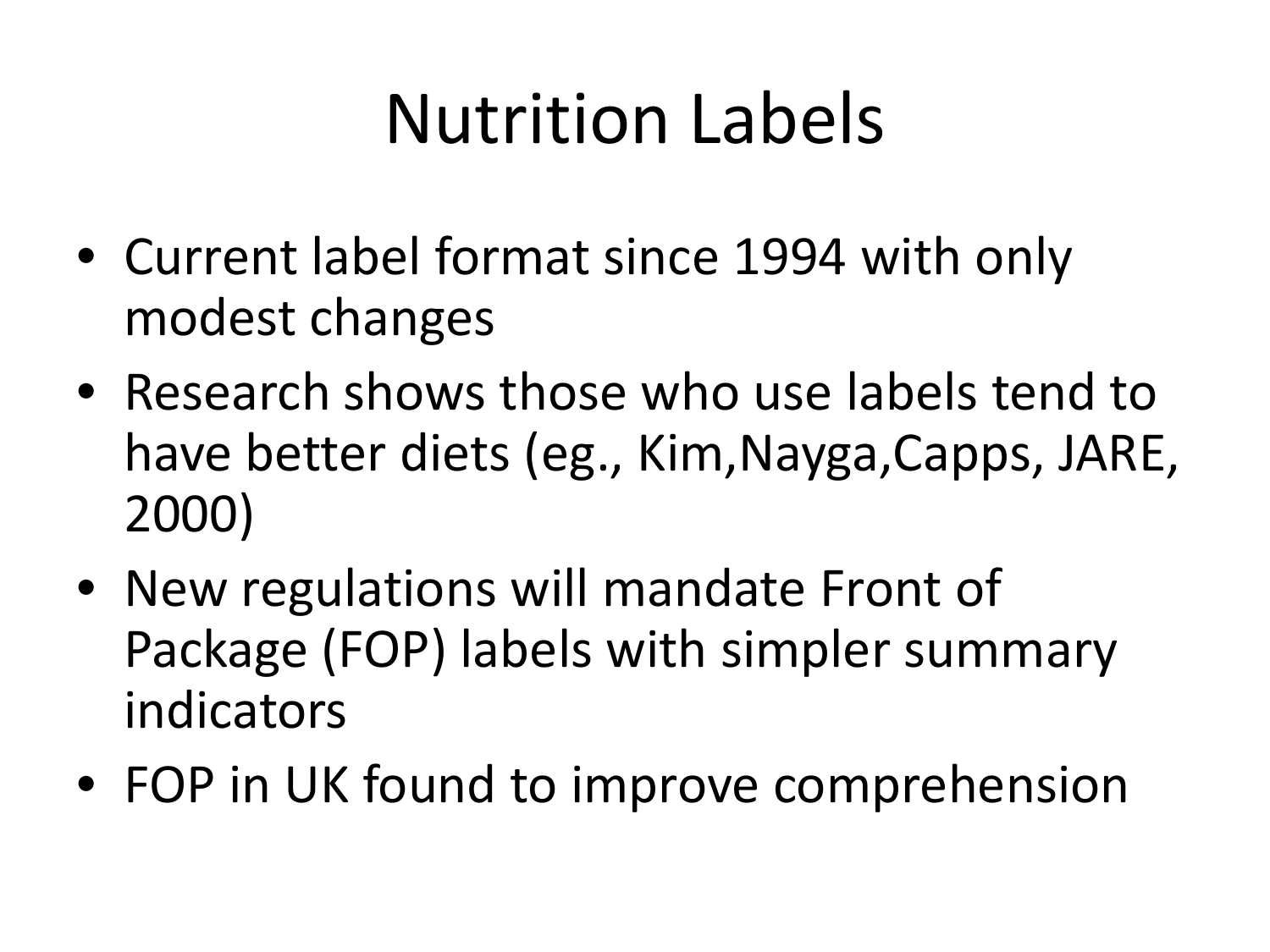# Information Influences Supply as Well as Demand

- Mandatory disclosure motivates food producers to change product formulation
- Trans fat example:
	- Disclosure mandatory on Jan 1, 2006
	- Rapid substitutions in major brands to claim "no trans fat"
- Information likely to have long term effects in food markets

Golan, Mancino, Unnevehr, Food Policy: Check the List of Ingredients, Amber Waves, USDA/ERS, June 2009.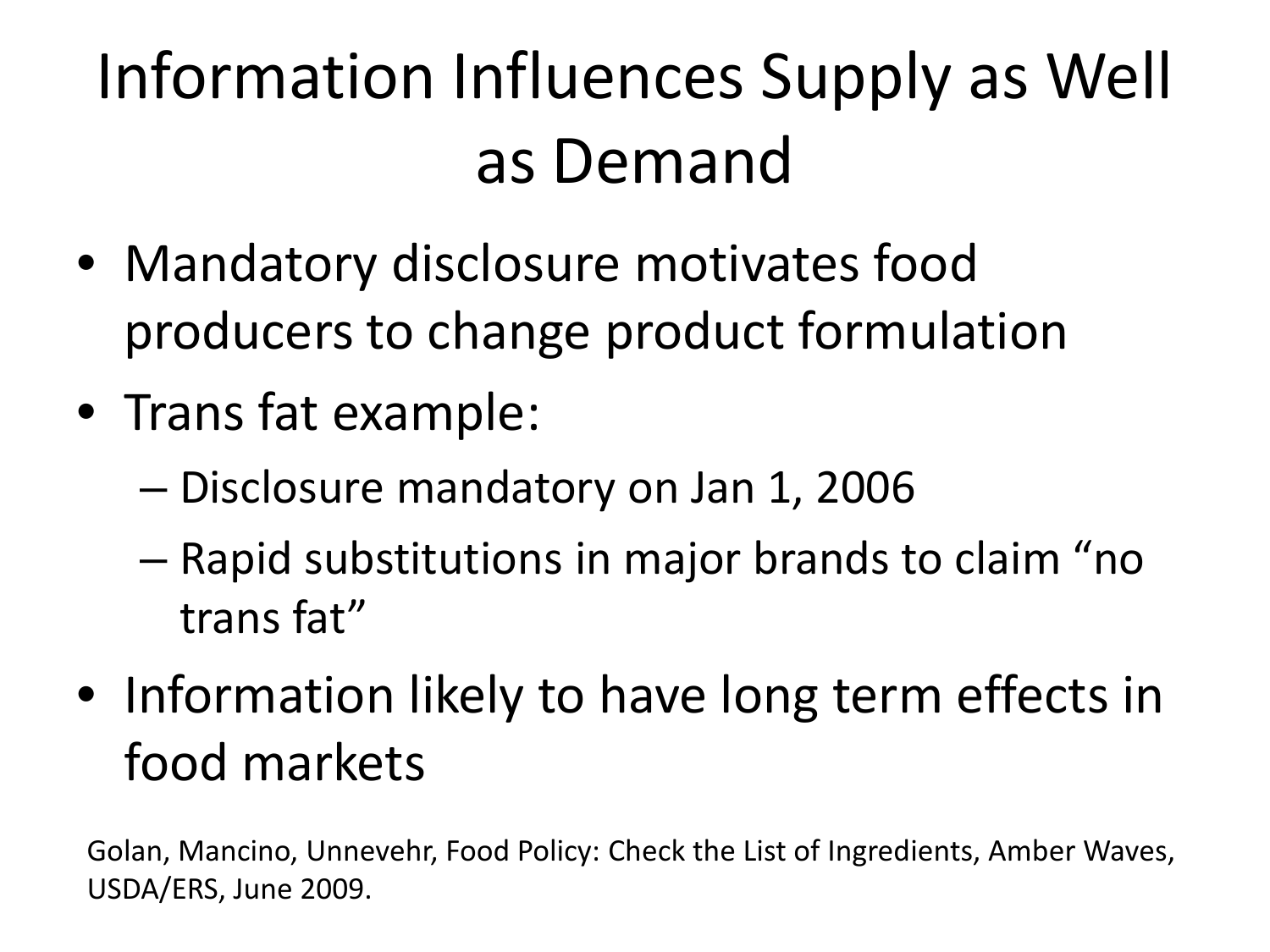#### Calorie Labels in Restaurants

- Recent Affordable Care Act will mandate
- 6% calorie decline at Starbucks and no profit loss (Bollinger et al., NBER, 2010)
- Combining with menu that makes healthier items easier to order makes a bigger difference in experiments (Loewenstein and Downs, AER, 2009)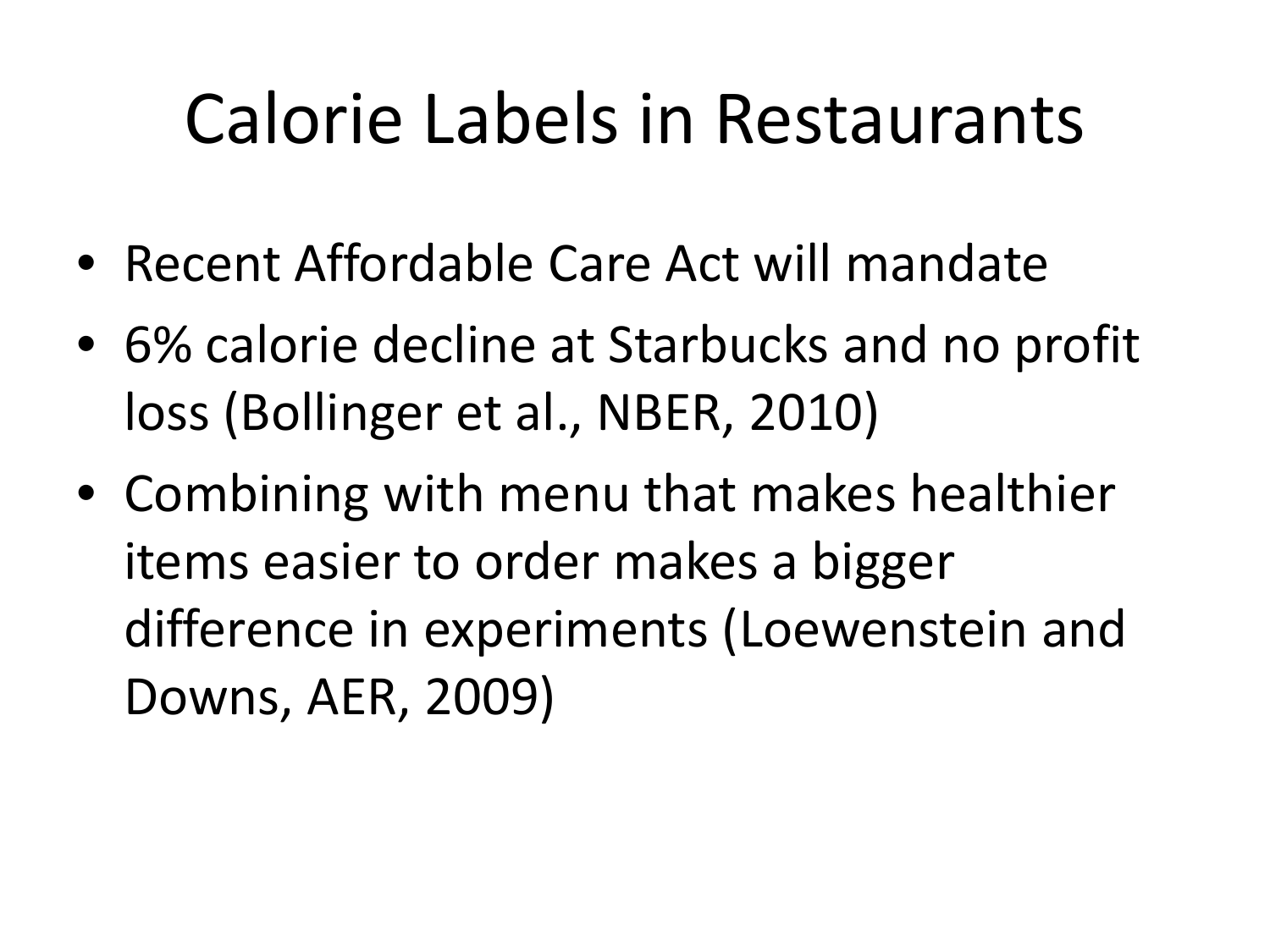| TRY OUR NEW<br><b>HANDY MENU CALCULATOR</b> |                     |              |                                                                 |  |
|---------------------------------------------|---------------------|--------------|-----------------------------------------------------------------|--|
| the ItEM                                    | the Price           | the CALORIES | THE RATIONALIZATION                                             |  |
| 47                                          | \$1.43              | 300          | I'LL JUST ADD A Few<br>MINUTES TO MY WORKOUT                    |  |
|                                             | $*2$                | 272          | WILL REALLY LEARN TO COOK,<br>EAT AND <u>ENJOY</u> KALE         |  |
|                                             | $\frac{1}{2}3^{24}$ | 61 O         | <b>I CAN JOG THIS OFF</b>                                       |  |
| $\mathcal{L}(\mathcal{L})$                  | $\neq 4.36$         | 1027         | WILL TAKE THIS TO GO.<br>PUT ON MY SLANKET AND<br>WRITE MY WILL |  |
|                                             | \$7.05              | 340          | I AM DRUNK AND THIS IS THE<br>BEST FRANK I HAVE EVER EATEN      |  |
|                                             | 52.98               | 461          | CAN'T THINK RIGHT NOW                                           |  |
|                                             | \$5.49              | 867          | THING IS , I QUITE LIKE<br>THE SHAPE OF PEARS                   |  |
|                                             | 99 F                | 501          | DO THEY MAKE SPANX FOR MEN?                                     |  |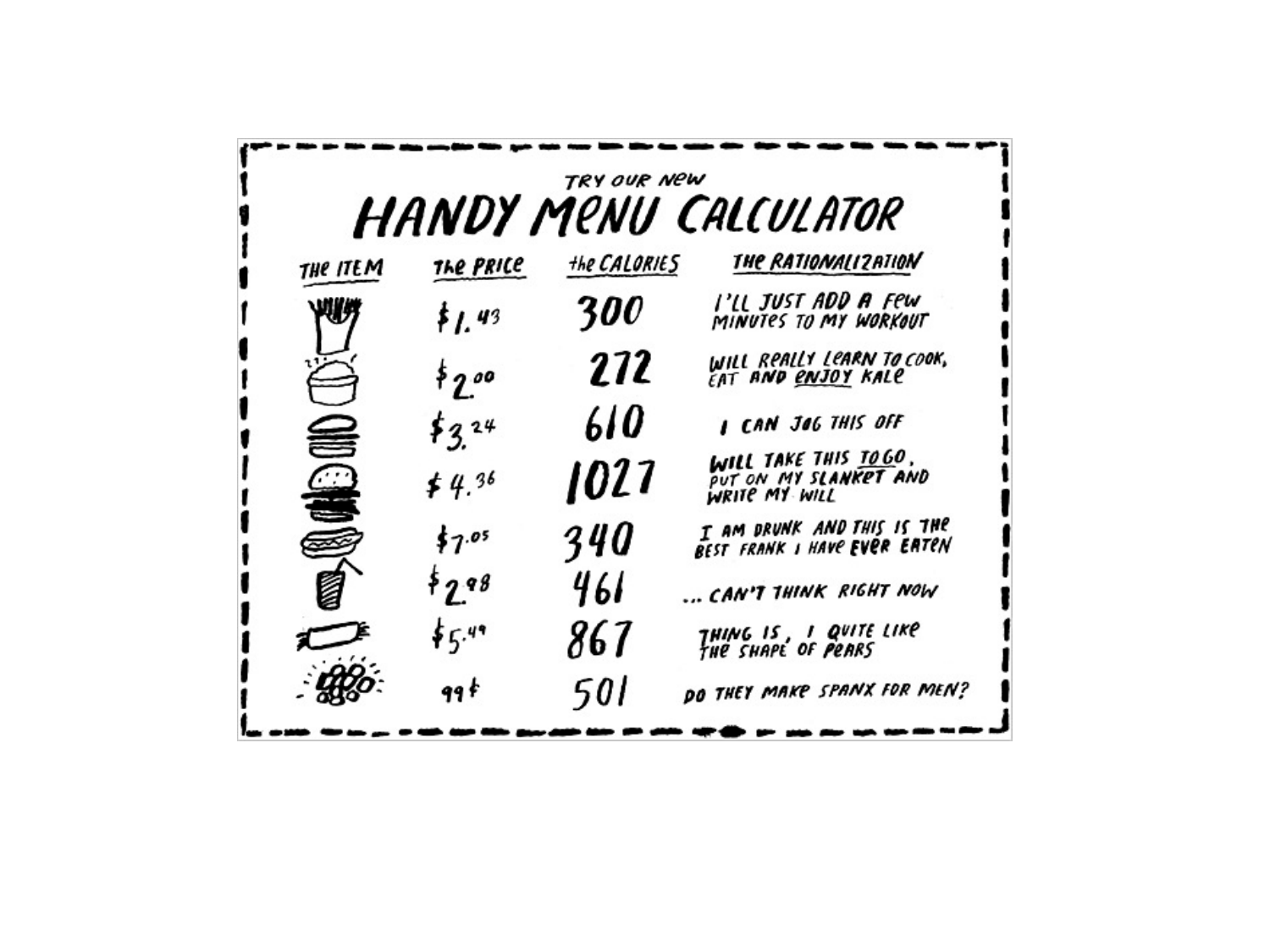Can we make healthy food more convenient?

#### **TIME**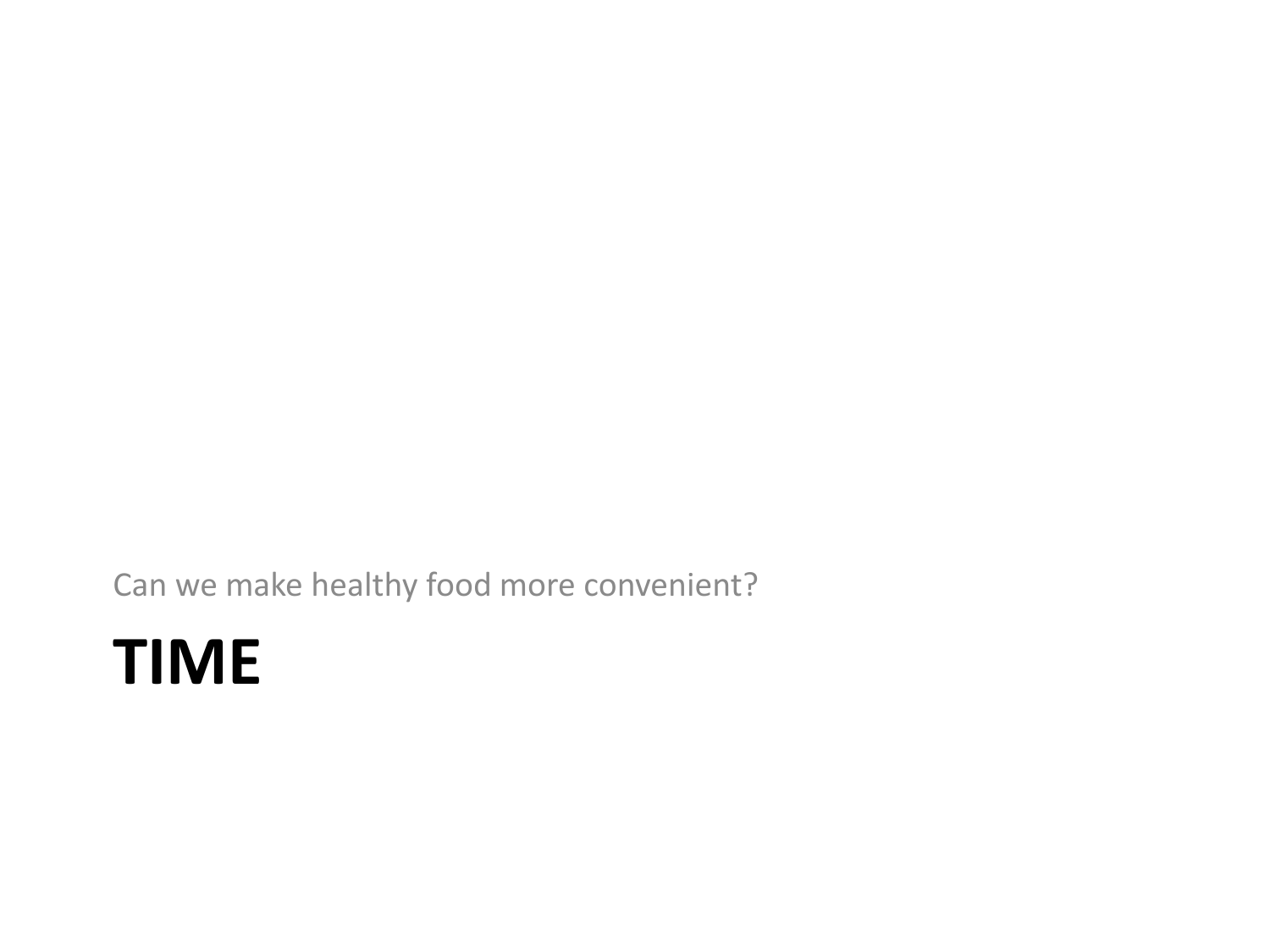#### Time Spent in Food Preparation Has an Opportunity Cost

Women also spend more time on food preparation and cleanup than men



Source: Bureau of Labor Statistics 2003 data and estimates for individuals age 15 or older.

#### Employed individuals spend less time in food preparation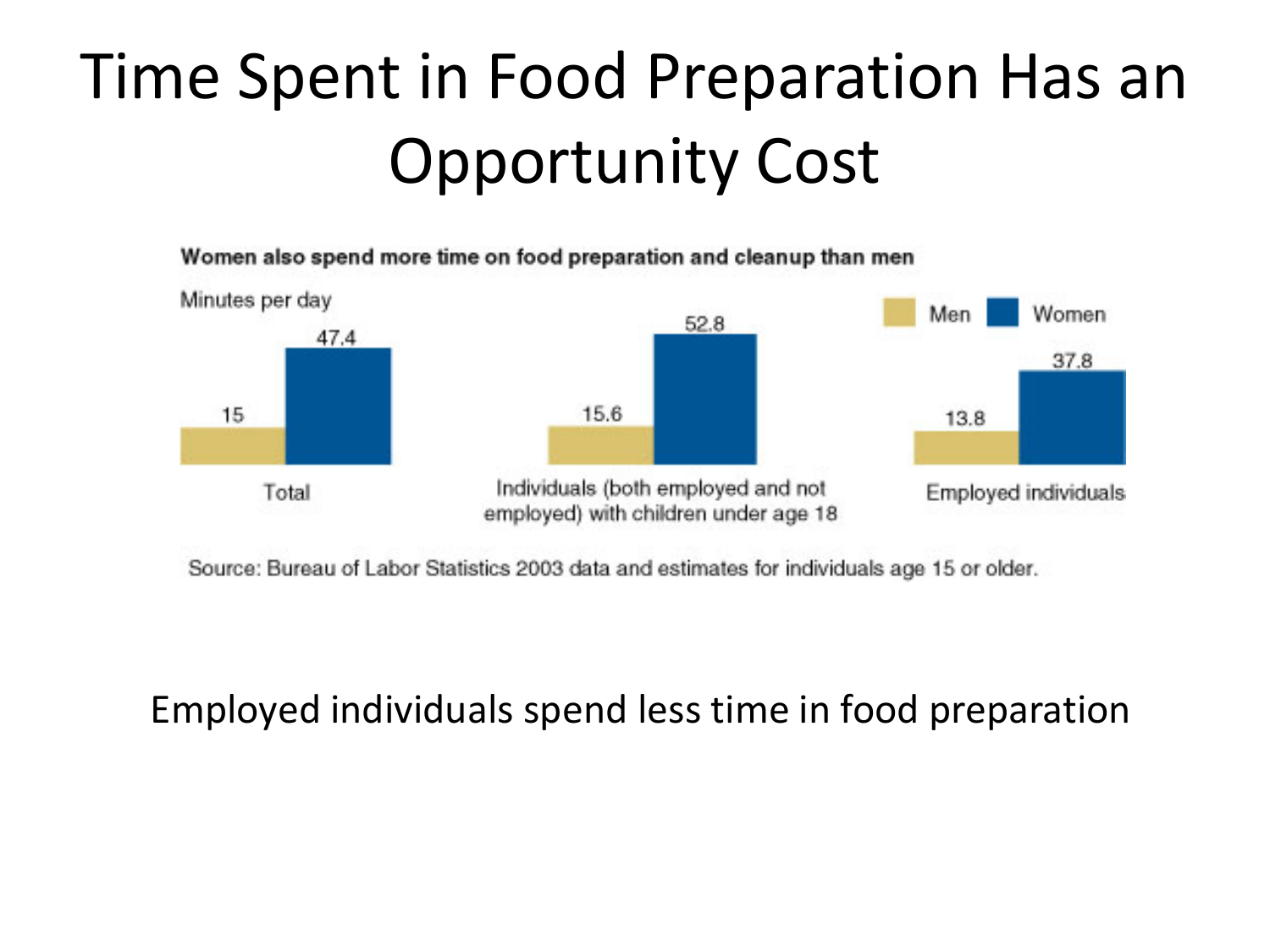#### Convenience Can Influence Demand

- Fresh carrot consumption increased in the 1990s after baby carrots, convenient packaging
- Technology to prevent browning of apple slices in packs made them a regular feature at McDonald's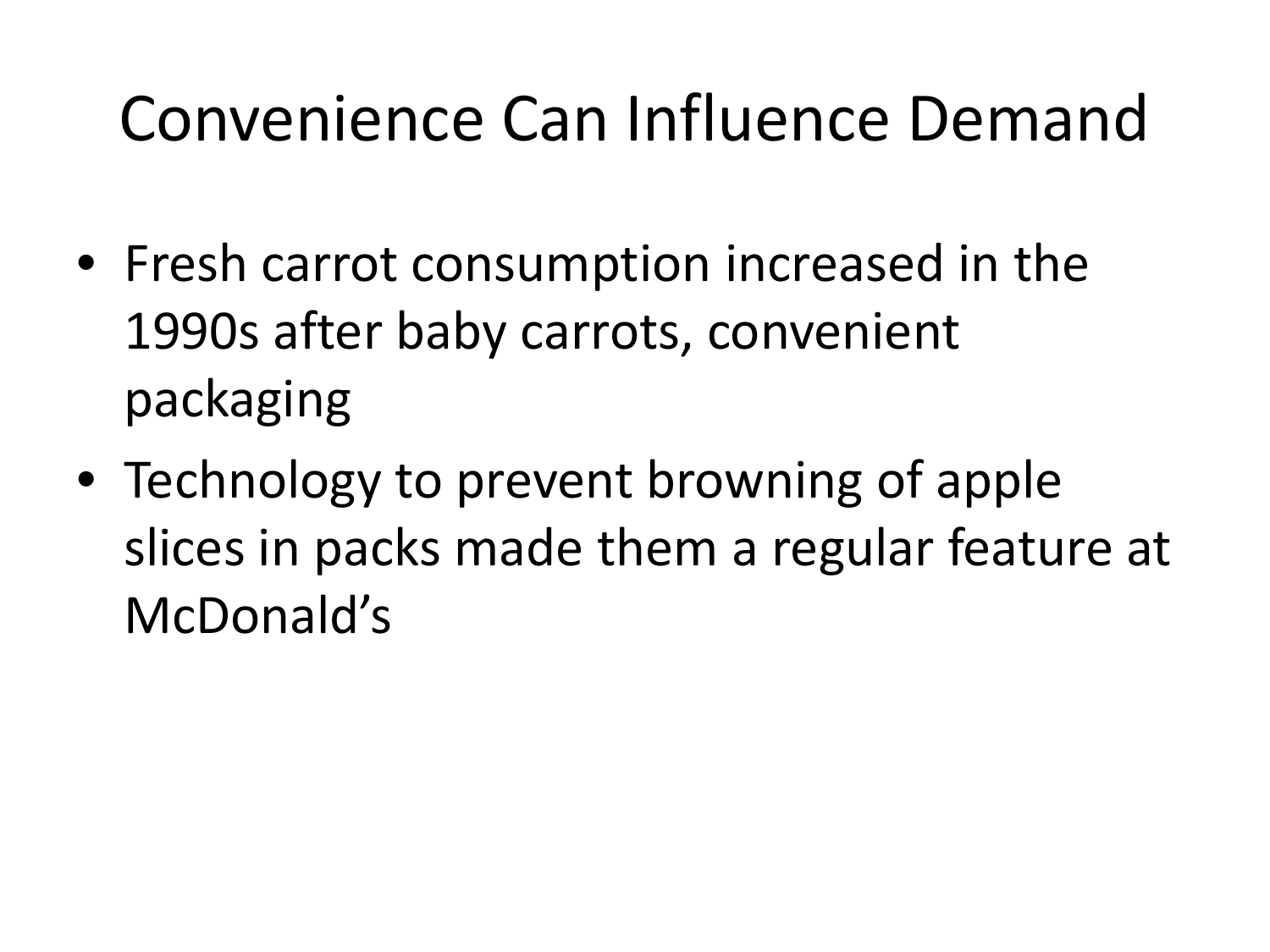**How can behavioral economics help us to understand consumer choices and to improve program and policy effectiveness?**

#### **BEHAVIORAL CUES**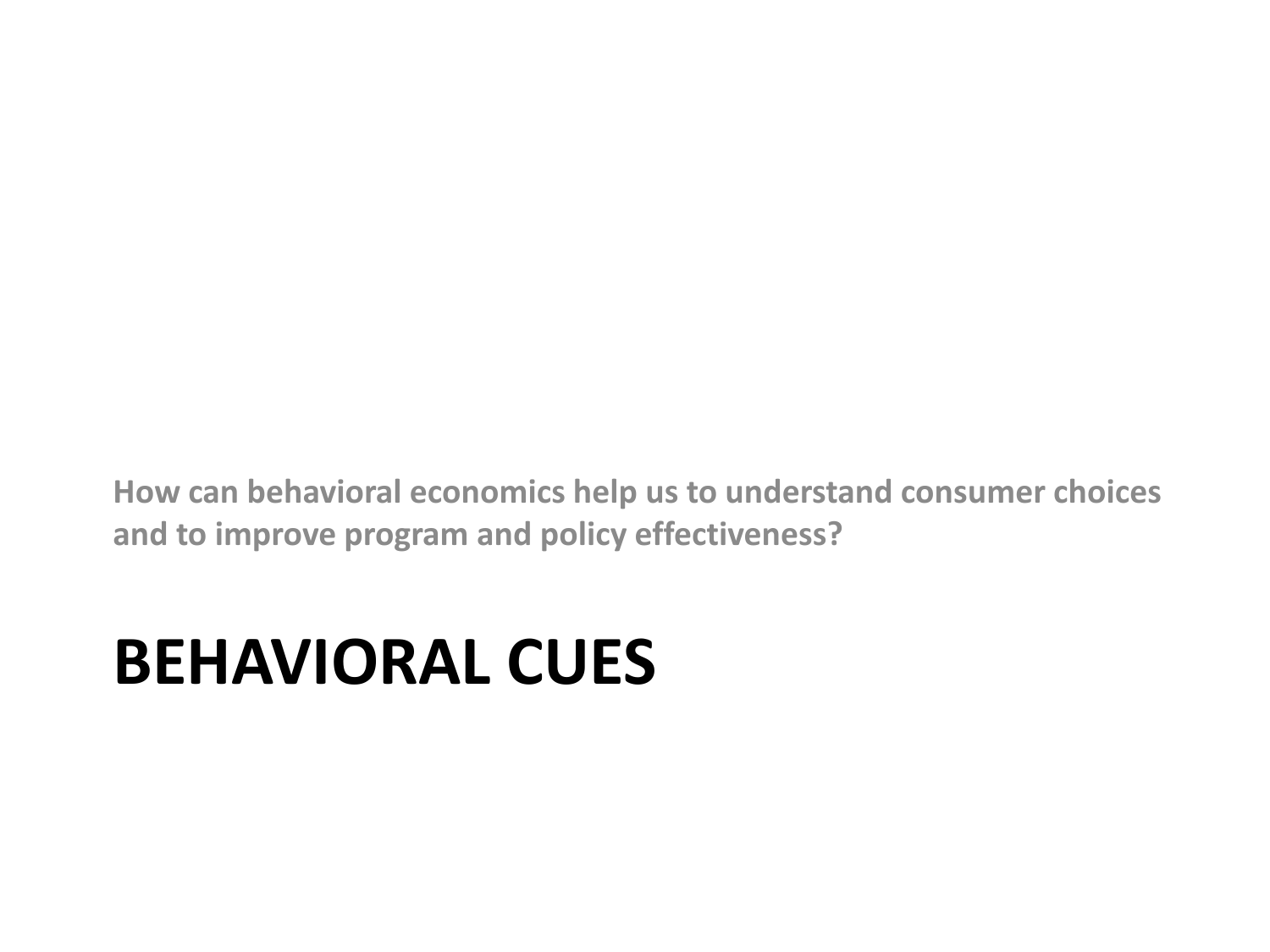# Irrationality in Food Choice?

- Hyperbolic discounting
	- "I'll diet tomorrow"
- Self-control is limited
- "Framing" can make less healthy choice seem reasonable
- Need "cues" or "defaults" to encourage healthy choices

See Mancino and Kinsey, 2009, Is Dietary Knowledge Enough? Hunger, Stress, and Other Roadblocks to Healthy Eating, USDA/ERS, ERR62, for a review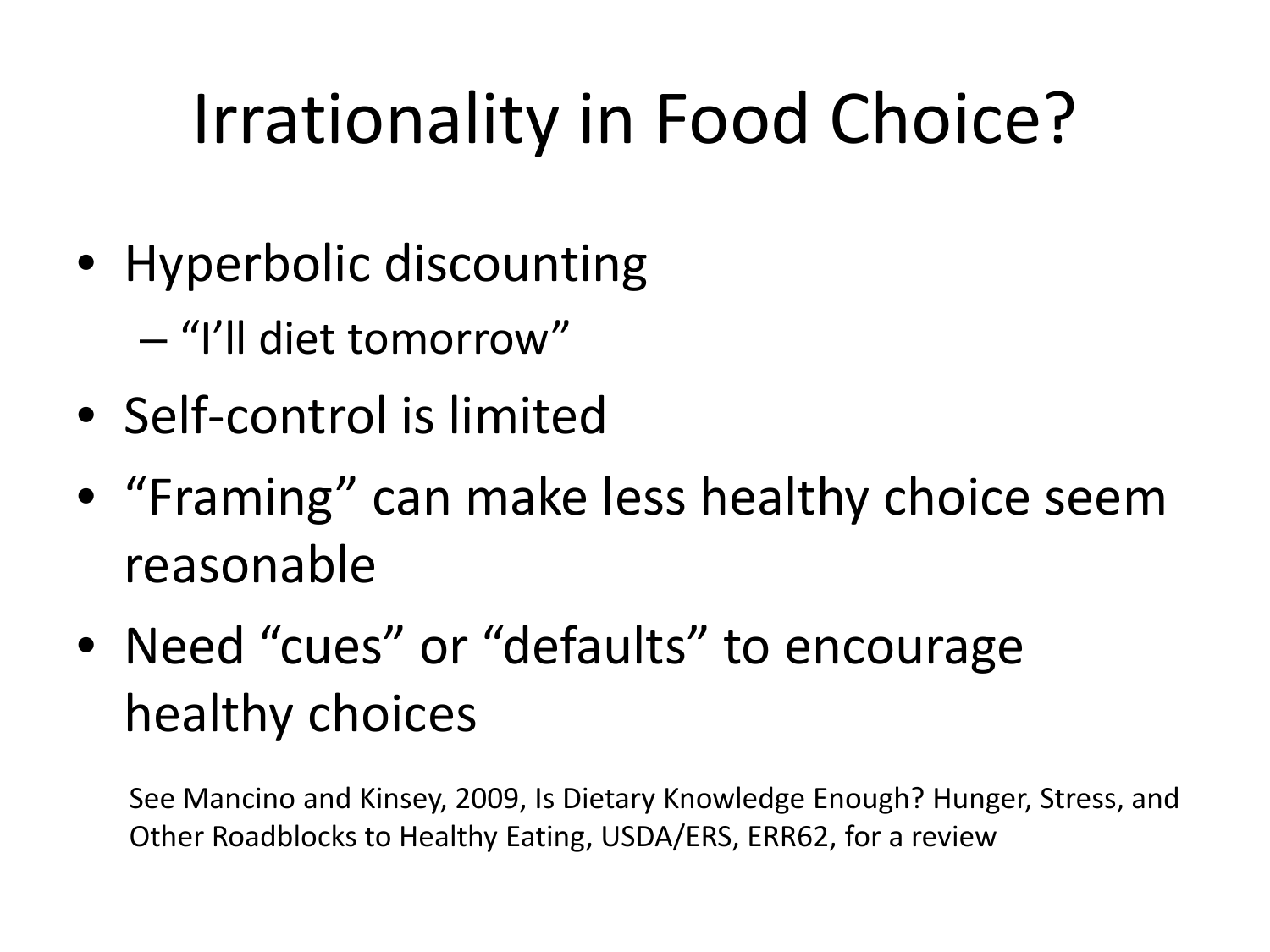#### Using Pre-Commitment to Encourage Healthy Choices



*Source: When Nudging in the Lunch Line Might Be a Good Thing, Lisa Mancino And Joanne Guthrie, Amber Waves, March 2009.*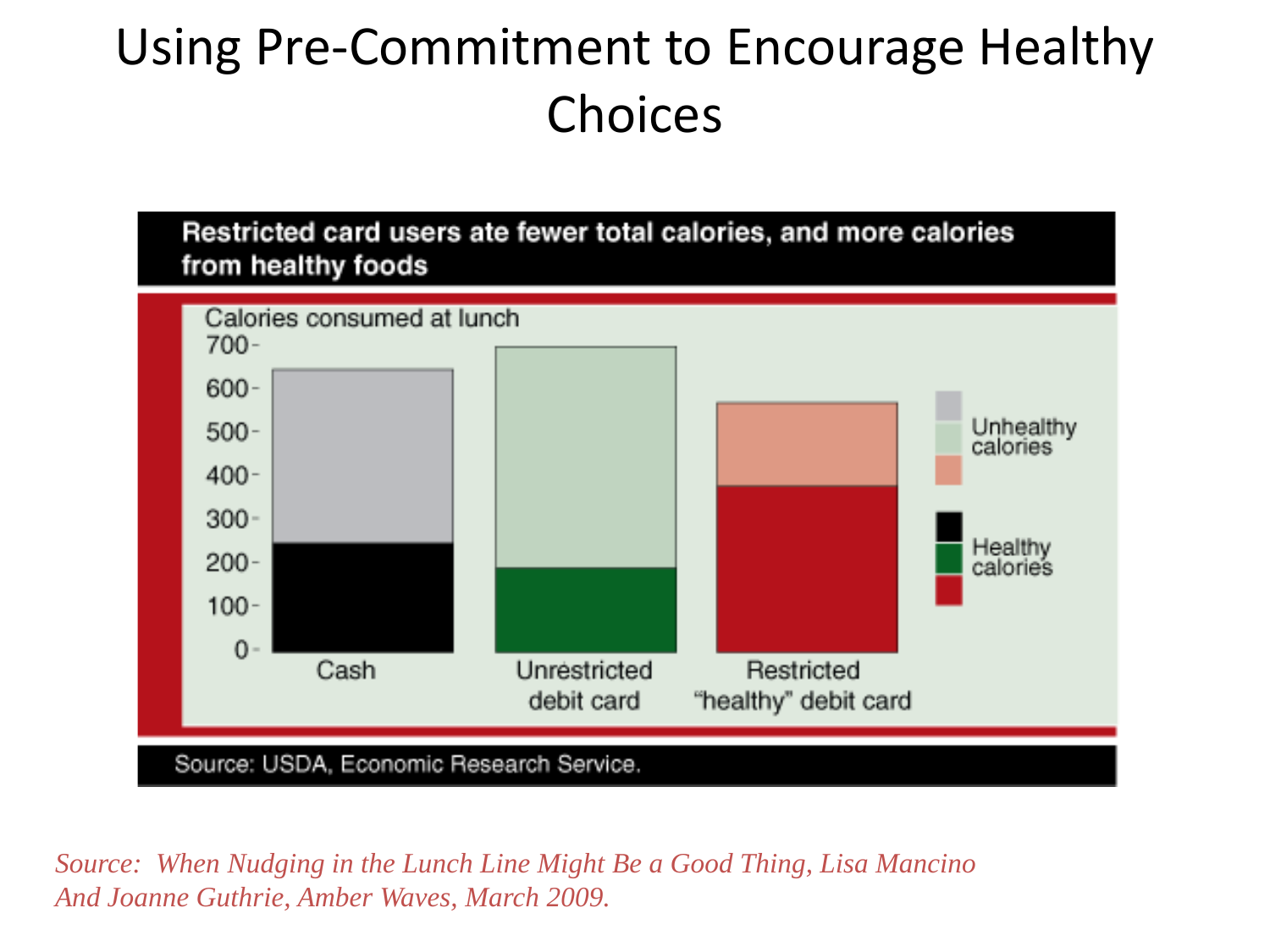# Summing Up: Policy Instruments Go Beyond Prices

| <b>Variable/ Constraint</b> | <b>Potential / Actual Policy</b> |
|-----------------------------|----------------------------------|
| <b>Prices</b>               | <b>Taxes and Subsidies</b>       |
| Income                      | <b>Food Assistance</b>           |
| <b>Access</b>               | Local Investments                |
| Information                 | Labeling                         |
| Time                        | <b>New Product Investments</b>   |
| <b>Behavior</b>             | Cues, Defaults                   |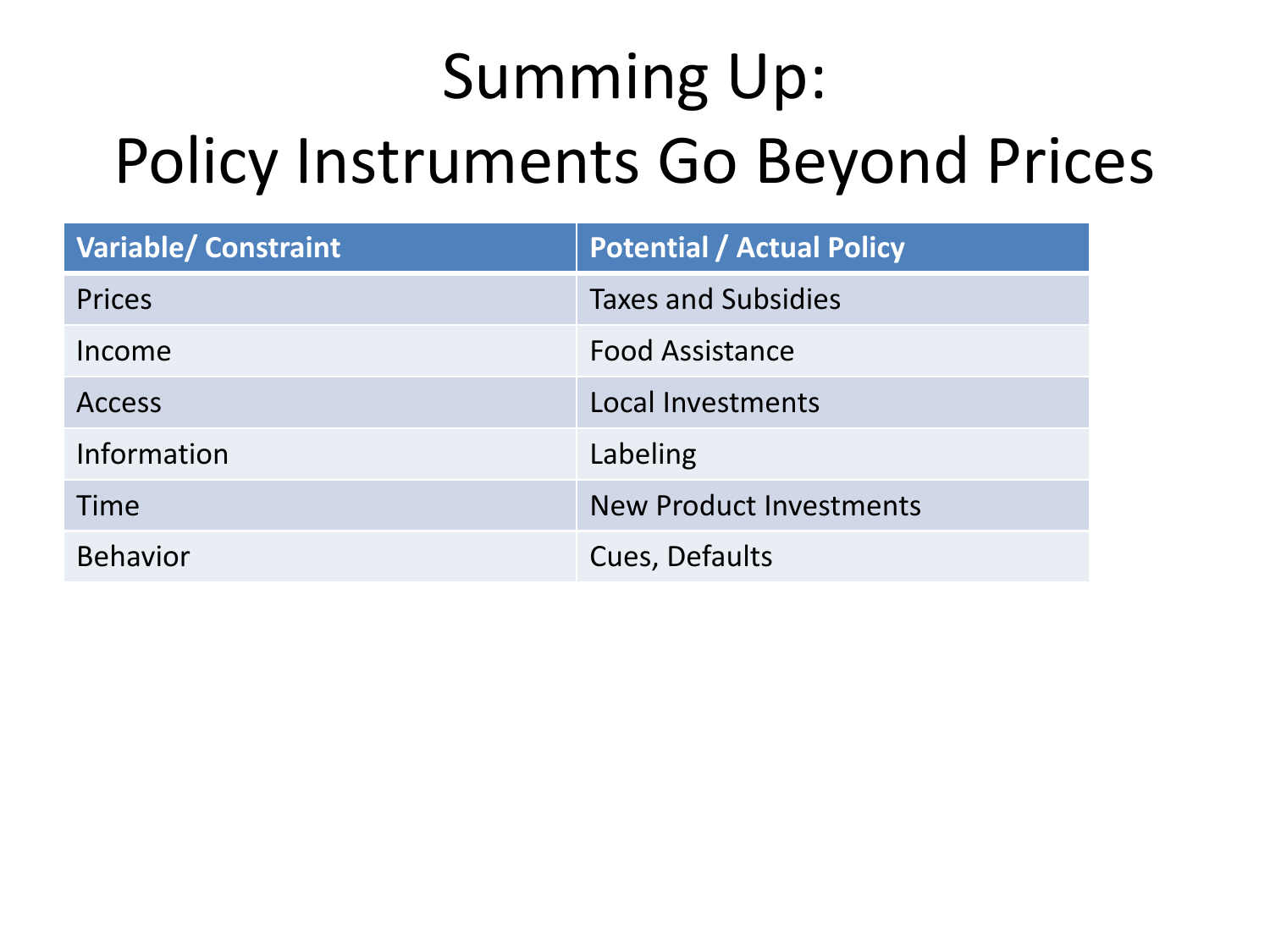# Summing Up

- No single answer to improving America's eating habits
- Taxes or subsidies would have an impact
- Other factors also play an important role
- Multiple changes in food environment needed to improve our food choices